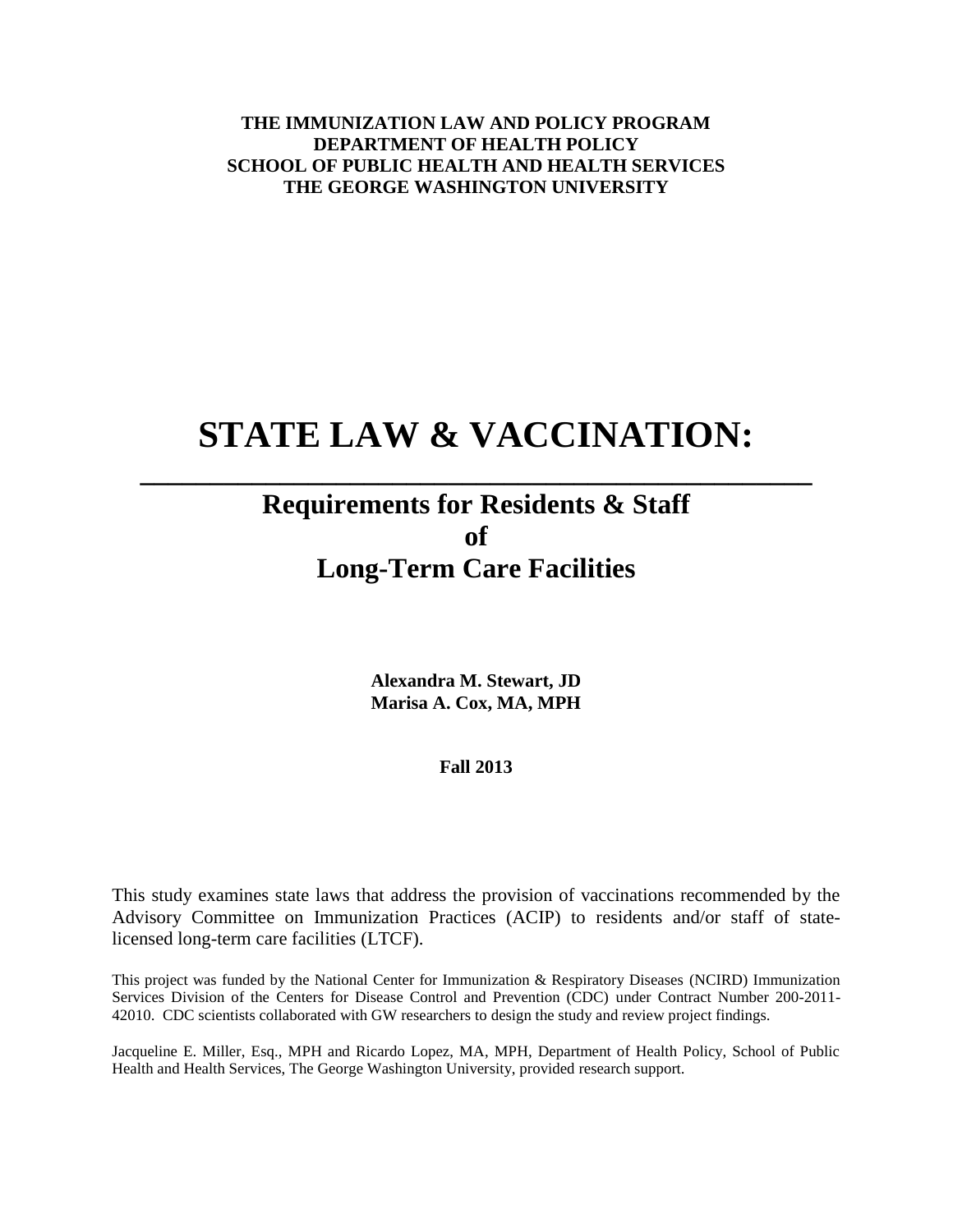|  | <b>TABLE OF CONTENTS</b> |
|--|--------------------------|
|--|--------------------------|

| <b>LONG-TERM CARE FACILITIES AND VACCINE</b>                           |
|------------------------------------------------------------------------|
|                                                                        |
| <b>CENTERS FOR MEDICARE AND MEDICAID SERVICES CONDITIONS OF</b>        |
|                                                                        |
| THE ROLE OF STATE LAW IN REGULATING VACCINATION IN LTCFS5              |
| <b>TABLE 2 - STATE LAW AND VACCINATIONS OF</b>                         |
|                                                                        |
| <b>TABLE 3 - HOW STATES ADDRESS CONDITIONS OF</b>                      |
|                                                                        |
|                                                                        |
|                                                                        |
| <b>TABLE 4 - HOW STATES ADRESS EXEMPTION</b>                           |
|                                                                        |
| <b>TABLE 5-LTCF FACILITY VACCINATION</b><br>.22<br>OF STAFF/RESIDENTS. |
|                                                                        |
|                                                                        |
| DOCUMENTATION AND RECORDKEEPING REQUIREMENTS26                         |
|                                                                        |
|                                                                        |
| <b>APPENDIX 1 - EXCERPTS FROM STATE LAWS</b>                           |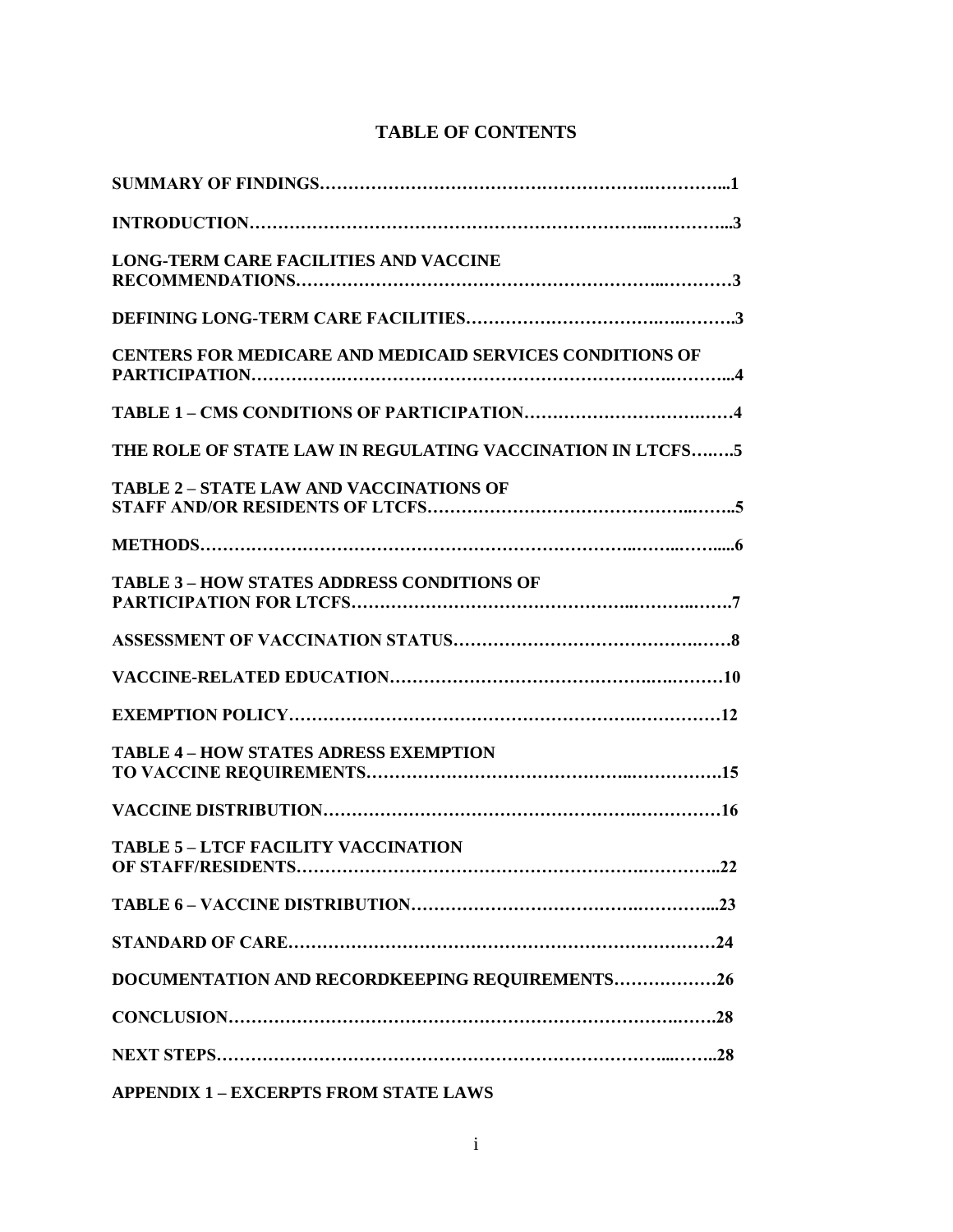#### **SUMMARY OF FINDINGS**

This study examines state laws governing how long-term care facilities (LTCFs) manage vaccinations for residents and/or staff as of Fall 2013. The laws were compared to the Medicare/Medicaid Conditions of Participation (COP) for LTCFs. The COP are rules LTCFs must follow in order to qualify for reimbursement from Medicaid and Medicare programs. The COP are: 1) assessing residents to determine their immunization status, 2) providing residents with education regarding vaccines, 3) implementing methods for residents to refuse vaccinations, 4) providing or obtaining vaccines for all eligible residents, 5) adhering to Advisory Committee on Immunization Practices (ACIP) recommendations, and 6) maintaining appropriate documentation of vaccination status of residents.

## **State Law and LTCF Vaccination Policy**

As of Fall 2013, 32 of 51 states, (the District of Columbia is counted as a state) have enacted laws addressing how LTCFs must manage vaccinations for residents and/or staff. Twenty-nine of the 32 laws apply to residents and 17 include staff. Three states (3/29) address only staff. Nineteen states (19/51) do not have laws addressing vaccination policy in LTCFs. **TABLE 3**

#### **Assessment of Vaccination Status**

The COP require physicians to review the resident's total program of care and permit vaccinations after an assessment for contraindications. Twelve of 32 states address assessment of vaccination status for LTCF residents and/or staff. All 12 states address residents, while 7 states (7/12) include staff. **TABLE 3**

#### **Vaccine-Related Education**

The COP acknowledge that residents have the right to be fully informed of their total health status and require LTCFs to inform each resident of available services at specified times.

Fourteen of 32 states require residents and/or staff to receive education re1ated to recommended vaccinations, typically influenza and pneumococcal. Seven of these 14 states address both staff and residents and 3/14 states require LTCFs to provide education only to residents. Finally, 4/14 states have established policies related to education for staff only. **TABLE 3**

#### **Exemption Policy**

The COP recognize that residents have the right to refuse treatment. Twenty-six of 32 states have incorporated at least one of 4 options residents and/or staff may assert when requesting a vaccination exemption: 1) general refusal, 2) personal belief, 3) religious belief, or 4) medical contraindication. Three states address only staff (3/26), eight only residents (8/26), and fifteen states refer to both staff and residents (15/26). Most states permit refusals based on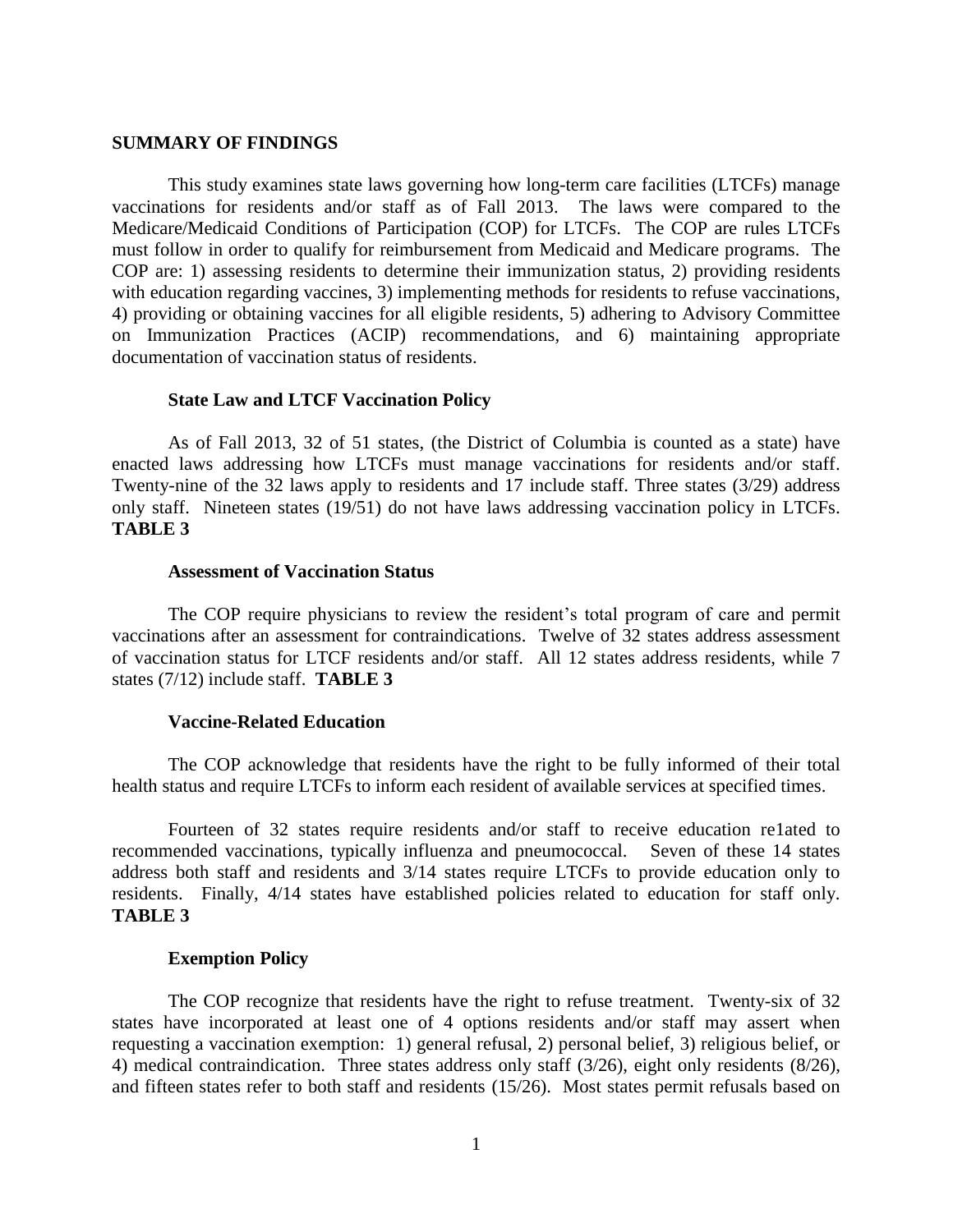combinations of options. Medical contraindication is the most frequently allowed exemption (24/26) followed by a general refusal (20/26). **TABLE 3**

#### **Vaccine Distribution**

The COP require LTCFs to "provide or obtain preventive and general medical care . . . that at a minimum include . . . (ii) Immunizations. All 32 states that address vaccination requirements in LTCFs, address how facilities will manage distribution of vaccines, adopting different terminology. Sixteen states (16/32) refer to both residents and staff, 13/32 states address residents only, and 3/32 states include provisions concerning staff only. **TABLE 3**

Twenty of 32 states have adopted the language used in the COP, or other terms that affirmatively require employers to ensure vaccine administration, including: 1) "provide"; 2) "provide or obtain"; 3) "arrange"; or 4) "administer". **TABLE 6**

Fifteen of 32 states have adopted additional terms that do not clearly define a facility's obligation and could be interpreted to permit an LTCF to avoid direct involvement in a vaccination program. These terms include: "make available," "offer".

Seven of 32 states have adopted other terms when outlining a facility's obligations related to vaccine distribution to residents and/or staff. For example, an LTCF in Connecticut must "assure that each patient is "protected by adequate immunization".

Three states authorize attending physicians to delegate vaccination services to qualified non-physician health practitioners. These states permit LTCFs to develop standing orders programs for the administration of influenza and pneumococcal polysaccharide vaccines.

### **Standard of Care**

The COP require facilities to use the recommendations of the Centers for Disease Control and Prevention's (CDC) Advisory Committee on Immunization Practices or the Committee on Control of Infectious Diseases of the American Academy of Pediatrics as the guide when developing a vaccination program. Twenty-four of 32 states have incorporated the Twenty-four of 32 states have incorporated the recommendations and 23/24 states apply to residents. Twelve states (12/24) include staff. **TABLE 3**

#### **Documentation of Vaccination and Recordkeeping**

The COP require managing physicians to sign and date all vaccination orders with the exception of influenza and pneumococcal polysaccharide vaccines. Twenty-two of 32 states address how facility management must document or report information related to vaccinations for residents and/or staff. Twenty of the 22 states (20/22) address documentation of resident vaccinations (all except Colorado and Maine, which reference staff only). Sixteen states (16/22) include requirements for documentation of staff immunizations. **TABLE 3**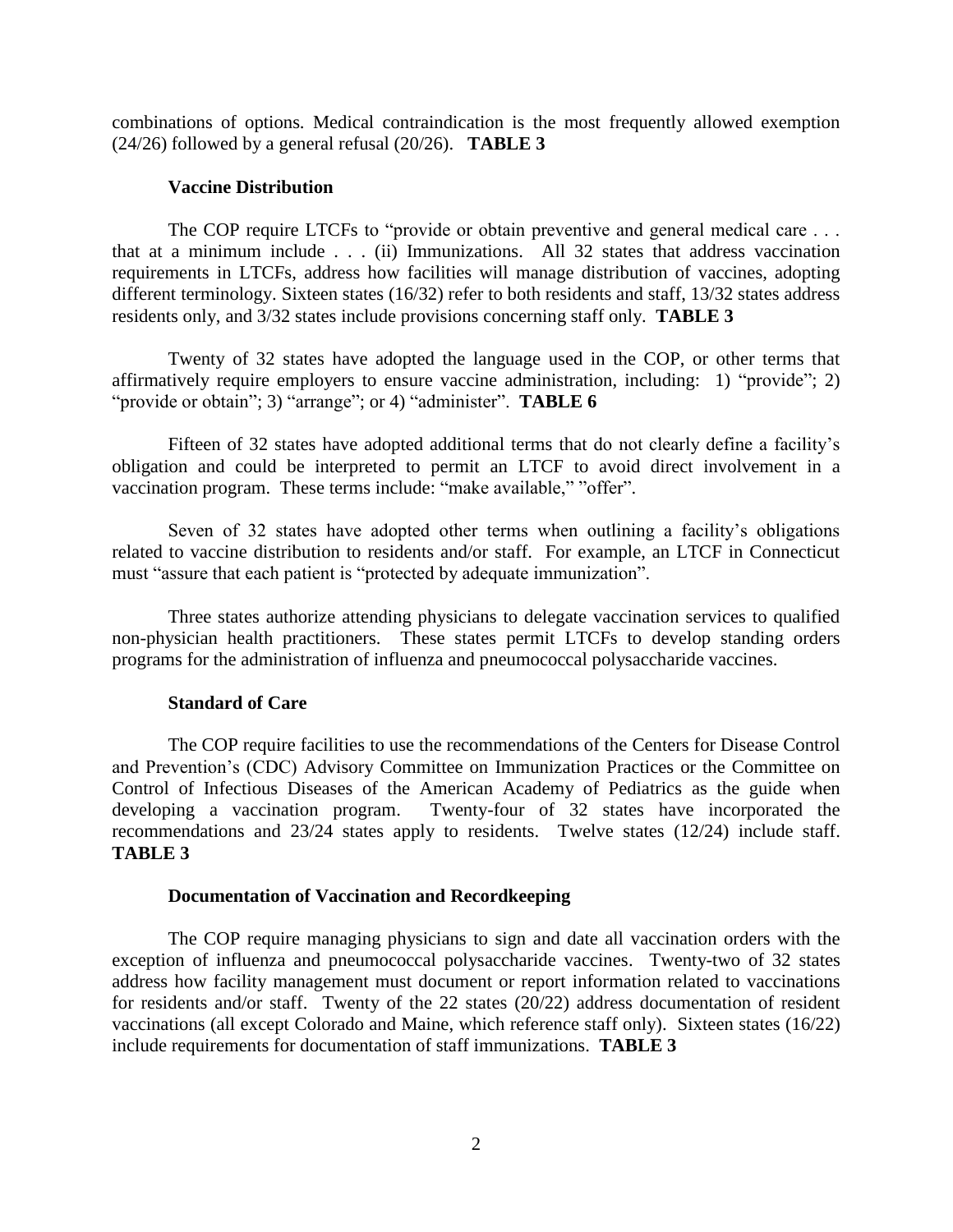#### **INTRODUCTION**

This study examines state laws that address how long-term care facilities (LTCFs) manage vaccination services for residents and/or employees. In 2011, there were over 1.4 million individuals residing in 15,674 Medicaid and/or Medicare certified nursing homes.  $1$ Residents of long-term care facilities require medical and non-medical care due to a chronic condition that limits their ability to successfully manage the activities of daily living (ADLs). Typical ADLs include dressing, bathing, and using the bathroom.<sup>2</sup>

Recommended vaccinations are an important component of the medical plans for residents of LTCFs who are at significantly increased risk for complications of influenza and pneumococcal disease. Health care personnel (HCP) are also at higher risk due to their work settings and may contract vaccine preventable diseases and transmit them to coworkers, residents and others in the wider community.<sup>3</sup>

## **LONG-TERM CARE FACILITIES AND VACCINE RECOMMENDATIONS**

The Healthy People 2020 annual influenza vaccination coverage goal is 90% for institutionalized adults, age 18 and over.<sup>4</sup> The Advisory Committee on Immunization Practices (ACIP) recommends influenza vaccination for all LTCF residents "[i]f possible . . . before influenza season."<sup>5</sup> Other recommended vaccines include pneumococcal polysaccharide. <sup>6</sup> Finally, the Centers for Medicare and Medicaid Services (CMS) has required LTCFs to ensure that residents receive influenza and pneumococcal vaccinations since  $2005$ .<sup>7</sup>

The CDC recommends "any facility or organization that provides direct patient care to formulate a comprehensive vaccination policy for all HCP".<sup>8</sup> Routinely recommended vaccines for employees of LTCFs include hepatitis B, seasonal influenza, measles, mumps, rubella, pertussis, and varicella vaccines. 9

## **DEFINING LONG-TERM CARE FACILITIES**

Long-term care facilities that wish to receive Medicaid and/or Medicare certification must comply with federal requirements.Federal law defines skilled nursing facilities (SNF) and nursing facilities (NF) as:

 $[A]$ n institution (or a distinct part of an institution) which  $-(1)$  is primarily engaged in providing to residents - (A) skilled nursing care and related services for residents who require medical or nursing care, or (B) rehabilitation services for the rehabilitation of injured, disabled, or sick persons, and is not primarily for the care and treatment of mental diseases  $\dots$ .<sup>10</sup>

The term excludes institutions that have a primary purpose of furnishing health or rehabilitative services to persons with mental retardation or related conditions.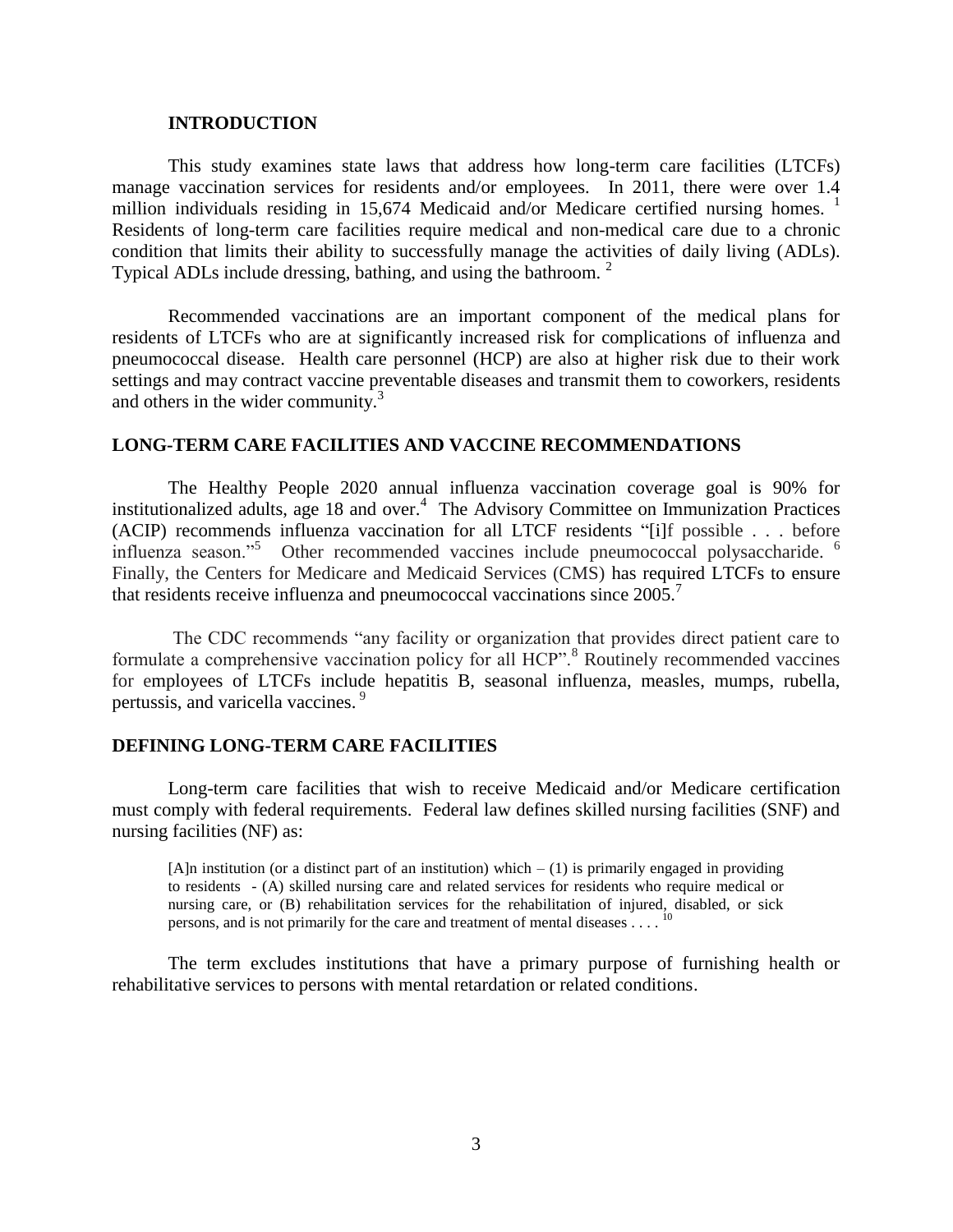## **CENTERS FOR MEDICARE AND MEDICAID SERVICES CONDITIONS OF PARTICIPATION**

.

CMS governs how LTCFs must operate and has developed a series of requirements referred to as Conditions of Participation (COP). All facility management must comply with these COP in order to receive payment for services provided to Medicare and Medicaid beneficiaries. <sup>11</sup> **TABLE 1**

|                                       | <b>TABLE 1 - CMS CONDITIONS OF PARTICIPATION</b>                                                                                                                                                                                                                                                                                                                                                                                               |
|---------------------------------------|------------------------------------------------------------------------------------------------------------------------------------------------------------------------------------------------------------------------------------------------------------------------------------------------------------------------------------------------------------------------------------------------------------------------------------------------|
| <b>ELEMENT</b>                        | <b>CMS DEFINITION</b>                                                                                                                                                                                                                                                                                                                                                                                                                          |
| <b>Assessment</b>                     | (b) Physician visits. The physician must (1) Review the resident's total program of care<br>and (3) Sign and date all orders with the exception of influenza and pneumococcal<br>polysaccharide vaccines, which may be administered per physician-approved facility<br>policy after an assessment for contraindications. $\therefore$ § 483.40 (b) (1); (3)                                                                                    |
| <b>Education</b>                      | (3) The resident has the right to be fully informed in language that he or she can<br>understand of his or her total health status, including but not limited to, his or her<br>medical condition (6) The facility must inform each resident before, or at the time of<br>admission, and periodically during the resident's stay, of services available in the facility<br>and of charges for those services. $\frac{2}{3}$ 483.10 (b)(3); (6) |
| <b>Exemption</b>                      | (4) The resident has the right to refuse treatment $$483.10$ (b)(4)                                                                                                                                                                                                                                                                                                                                                                            |
| <b>Vaccine</b><br><b>Distribution</b> | (3) The facility must provide or obtain preventive and general medical care as well as<br>annual physical examinations of each client that at a minimum include the following<br>(ii) Immunizations $\frac{6}{9}$ 483.460(a) (3)                                                                                                                                                                                                               |
| <b>ACIP Standard</b>                  | (3) The facility must provide or obtain Immunizations, using as a guide the<br>recommendations of the Public Health Service Advisory Committee on Immunization<br>Practices or of the Committee on the Control of Infectious Diseases of the American<br>Academy of Pediatrics . $\cdot$ \$ 483.460(a)(3)(ii)                                                                                                                                  |
| <b>Records</b>                        | (b) Physician visits. The physician must $\ldots$ (3) sign and date all orders with the<br>exception of influenza and pneumococcal polysaccharide vaccines, which may be<br>administered per physician approved facility policy after an assessment for<br>contraindications $\ldots$ § 483.40 (b)                                                                                                                                             |
|                                       | <b>SOURCE: GWU/SPHHS State Law and LTCF Vaccination of Residents/Staff 2013</b>                                                                                                                                                                                                                                                                                                                                                                |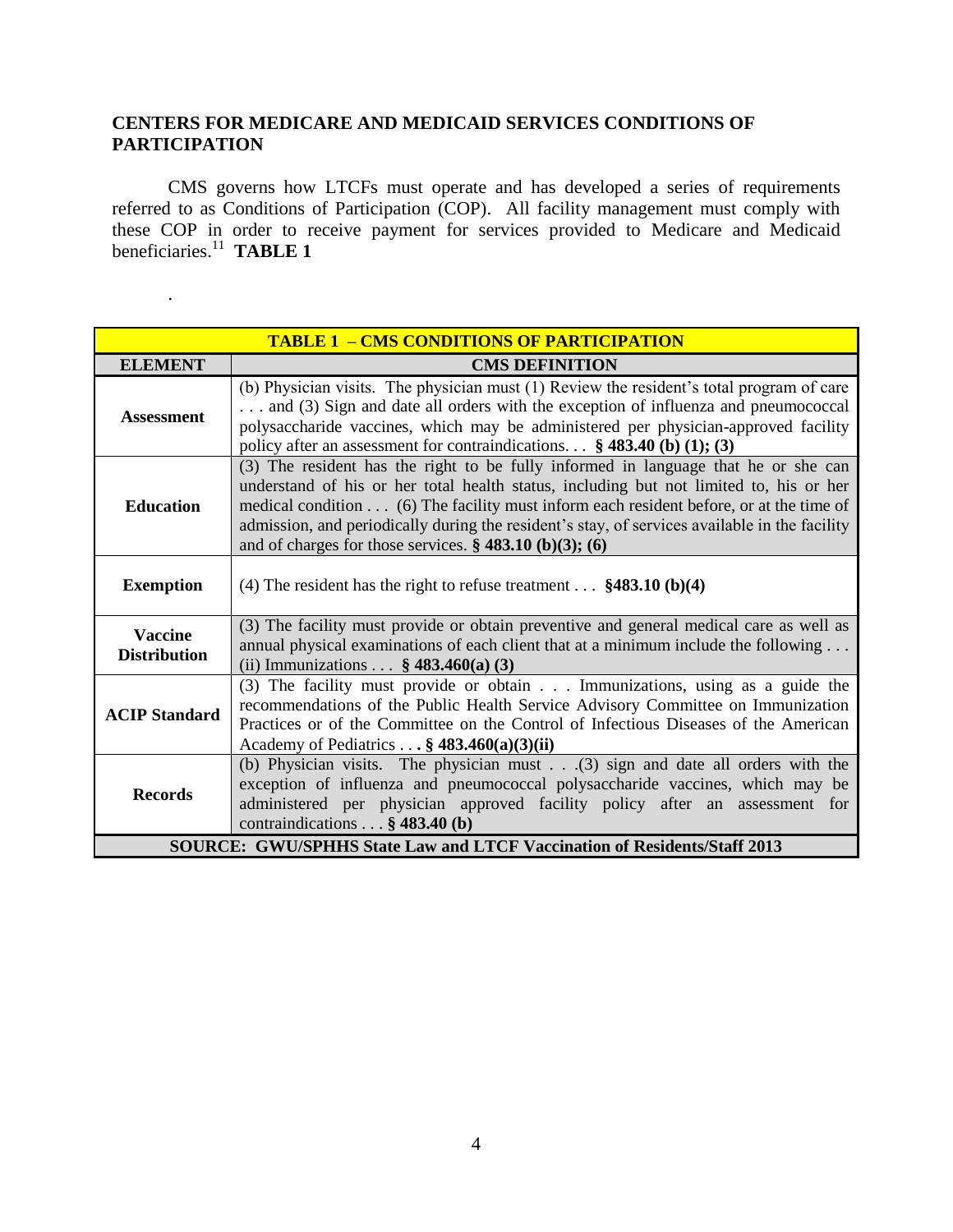## **THE ROLE OF STATE LAW IN REGULATING VACCINATION IN LTCFS**

All states have enacted laws governing how LTCFs must operate. As of the Fall 2013, 32 of 51 states (the District of Columbia is counted as a state) had laws controlling how LTCFs must manage vaccination of staff and/or residents. Twenty-nine of these 32 states apply to residents and 17/32 states include staff. Nineteen of 51 states did not have a relevant law. **TABLE 2**

| <b>TABLE 2</b>                                                                  | <b>STATE LAW AND VACCINATIONS OF STAFF AND/OR RESIDENTS OF LTCFS</b>                                                                                                                                                                                                                                                     |  |  |  |  |  |
|---------------------------------------------------------------------------------|--------------------------------------------------------------------------------------------------------------------------------------------------------------------------------------------------------------------------------------------------------------------------------------------------------------------------|--|--|--|--|--|
| <b>Applies to</b><br><b>Staff</b><br>$n = 17/32$                                | Alabama, Arkansas, Colorado, Florida, Kentucky, Maine, Maryland, New<br>Hampshire, New York, North Carolina, Oklahoma, Oregon, Pennsylvania,<br>Rhode Island, Tennessee, Texas, Utah                                                                                                                                     |  |  |  |  |  |
| Applies to<br><b>Residents</b><br>$n = 29/32$                                   | Alabama, Arizona, Arkansas, California, Connecticut, Florida, Georgia, Illinois,<br>Indiana, Iowa, Kentucky, Maryland, Michigan, Montana, Nebraska, New<br>Hampshire, New Jersey, New York, North Carolina, Ohio, Oklahoma,<br>Pennsylvania, Rhode Island, South Dakota, Tennessee, Texas, Utah, Virginia,<br>Washington |  |  |  |  |  |
| <b>No Law</b><br>$n = 19/51$                                                    | Alaska, Delaware, District of Columbia, Hawai'i, Idaho, Kansas, Louisiana,<br>Massachusetts, Minnesota, Mississippi, Missouri, Nevada, New Mexico, North<br>Dakota, South Carolina, Vermont, West Virginia, Wisconsin, Wyoming                                                                                           |  |  |  |  |  |
| <b>SOURCE: GWU/SPHHS State Law and LTCF Vaccination of Residents/Staff 2013</b> |                                                                                                                                                                                                                                                                                                                          |  |  |  |  |  |

### **State Definitions of LTCFs**

State laws explicitly cover more types of facilities than the federal statute, thereby providing protection for those residents and/or staff who are excluded by federal law (such as individuals with cognitive impairments). This report includes all facilities identified by state laws, including: assisted living facility, dementia care facility, home for the aged, home health agency, home health aide agency, home health care agency, homemaker, intermediate care facility for the mentally retarded (ICF/MR), licensed nursing facility, mental health facility, multi-level health care facility, nursing home, residential care facility, rest home, skilled nursing facility, specialty care assisted living facility, state-operated facility, and substance abuse treatment facility.

### **Gaps Between Federal and State Law**

State laws are the only option to ensure access to vaccinations for groups that are not included in the federal medical care guidelines created to protect Medicaid and Medicare beneficiaries. The excluded groups are: 1) all persons who reside in LTCFs dedicated to the care of the mentally disabled, 2) all persons who reside in non-Medicare-certified LTCFs, and 3) all employees who work in states that fail to maintain laws requiring vaccinations at the ACIP standard.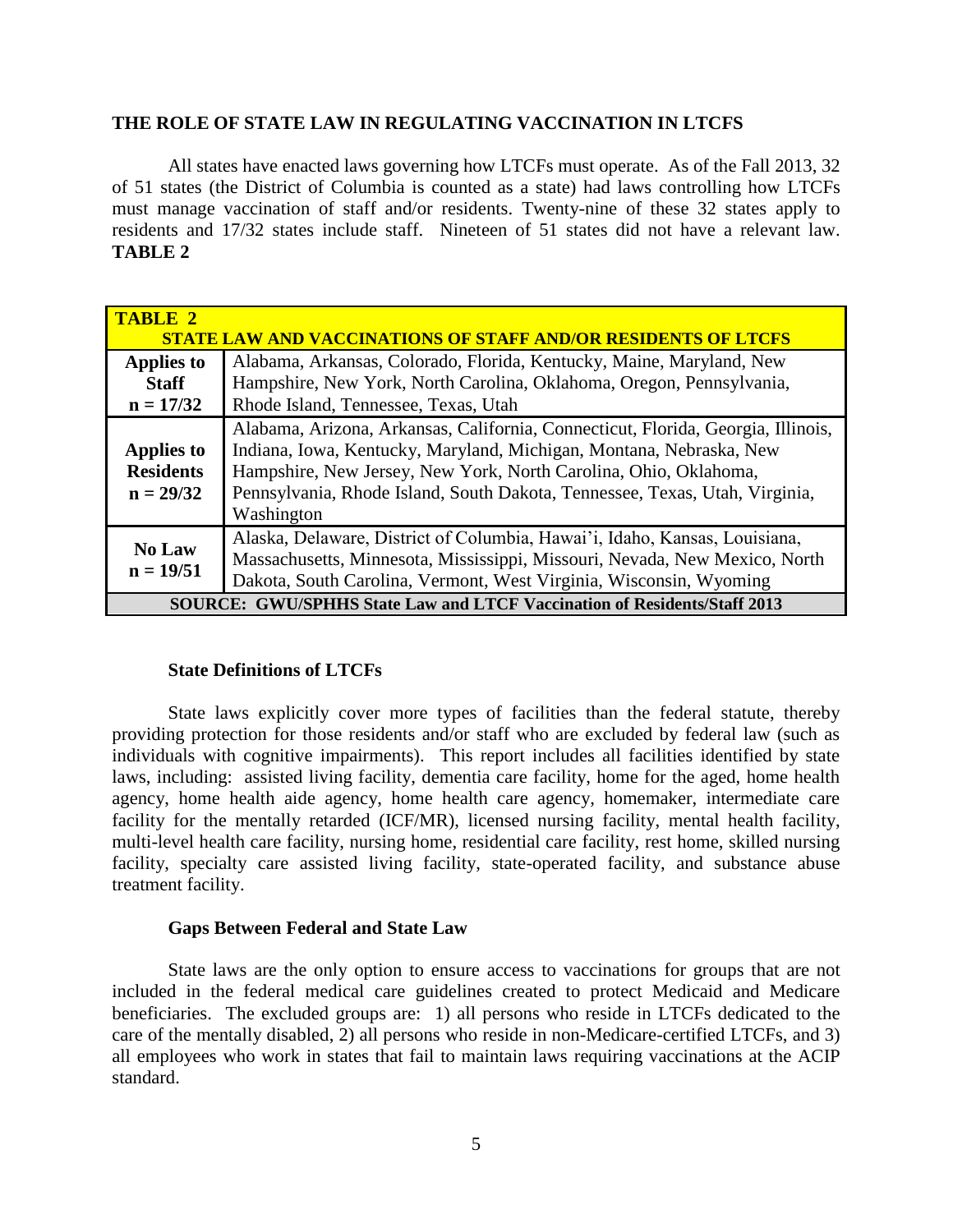## **METHODS**

This study was conducted by comparing pertinent state laws to the Medicare/Medicaid COP for LTCFs. The study was completed in a 4-step process as follows:

- A. The COP elements outlined below were the basis for the review instrument:
	- 1. Whether facilities must assess new residents/staff vaccination status within a specified period of time after admission or employment.
	- 2. Whether facilities must provide education to residents/staff regarding needed vaccines and their value.
	- 3. Whether facilities must permit residents/staff to decline any vaccination.
	- 4. Whether facilities must dispense all recommended vaccinations to residents/staff.
	- 5. Whether facilities must vaccinate according to standards set by the ACIP.
	- 6. Whether the facility must maintain vaccination records for residents/staff.

B. Using a legal electronic database, we identified the 32 state laws that address the provision of vaccinations to LTCF residents and/or staff. Search terms included "long term care facilities," "nursing homes," "vaccination," "immunization," and "long term care and immunization".

C. The separate duties prescribed under the laws were identified and charted. Pertinent language is provided in Appendix 1.

D. The statutory duties were reviewed against the 6 elements adopted from the Medicare/Medicaid COP.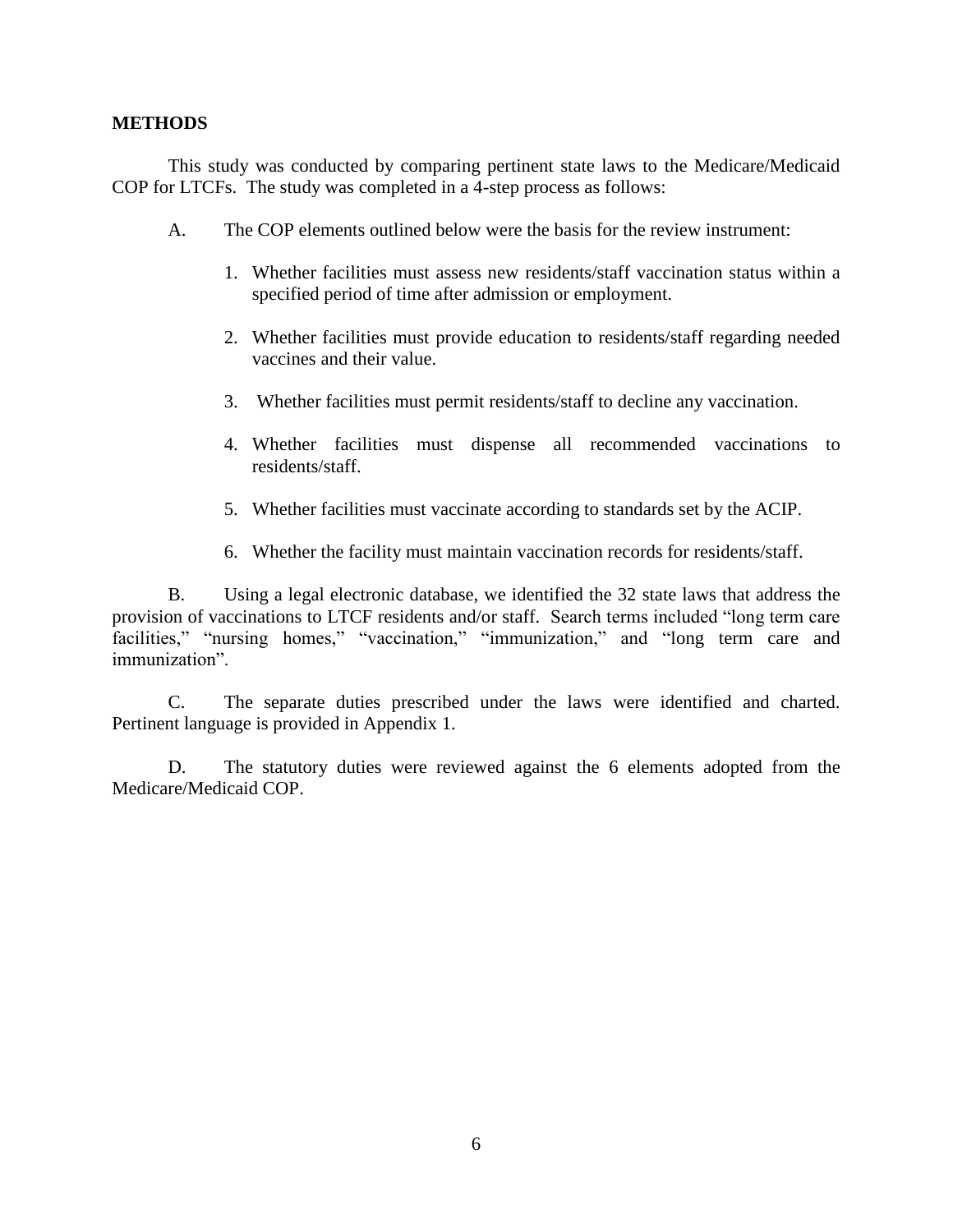| <b>TABLE 3</b><br><b>HOW STATES ADDRESS CONDITIONS OF PARTICIPATION FOR LTCFS</b> |                                                                          |           |                |           |                  |           |                                       |           |                                |           |                |           |
|-----------------------------------------------------------------------------------|--------------------------------------------------------------------------|-----------|----------------|-----------|------------------|-----------|---------------------------------------|-----------|--------------------------------|-----------|----------------|-----------|
|                                                                                   | <b>ASSESS</b>                                                            |           | <b>EDUCATE</b> |           | <b>EXEMPTION</b> |           | <b>VACCINE</b><br><b>DISTRIBUTION</b> |           | <b>ACIP</b><br><b>STANDARD</b> |           | <b>RECORDS</b> |           |
|                                                                                   | <b>Staff</b>                                                             | Res.      | <b>Staff</b>   | Res.      | <b>Staff</b>     | Res.      | <b>Staff</b>                          | Res       | Staff.                         | Res       | <b>Staff</b>   | Res.      |
| AL                                                                                | $\bullet$                                                                | $\bullet$ | $\bullet$      | $\bullet$ | $\bullet$        | $\bullet$ | $\bullet$                             | $\bullet$ |                                |           | $\bullet$      | $\bullet$ |
| $A\mathbf{Z}$                                                                     |                                                                          |           |                |           |                  | $\bullet$ |                                       | $\bullet$ |                                |           |                | $\bullet$ |
| <b>AR</b>                                                                         |                                                                          |           |                |           | $\bullet$        | $\bullet$ | $\bullet$                             | $\bullet$ |                                | $\bullet$ | $\bullet$      | $\bullet$ |
| CA                                                                                |                                                                          | $\bullet$ | $\bullet$      |           | $\bullet$        | $\bullet$ | $\bullet$                             | $\bullet$ |                                | $\bullet$ | $\bullet$      | $\bullet$ |
| CO                                                                                |                                                                          |           |                |           | $\bullet$        |           | $\bullet$                             |           | $\bullet$                      |           | $\bullet$      |           |
| <b>CT</b>                                                                         |                                                                          |           |                |           |                  | $\bullet$ |                                       | $\bullet$ |                                | $\bullet$ |                | $\bullet$ |
| FL                                                                                |                                                                          | $\bullet$ | $\bullet$      |           |                  | $\bullet$ | $\bullet$                             | $\bullet$ | $\bullet$                      | $\bullet$ |                | $\bullet$ |
| GA                                                                                |                                                                          |           |                |           |                  | $\bullet$ |                                       | $\bullet$ |                                |           |                |           |
| $\mathbf{I}$                                                                      |                                                                          | $\bullet$ | $\bullet$      |           | $\bullet$        | $\bullet$ | $\bullet$                             | $\bullet$ |                                | $\bullet$ | $\bullet$      | $\bullet$ |
| IN                                                                                |                                                                          | $\bullet$ |                |           |                  | $\bullet$ |                                       | $\bullet$ |                                | $\bullet$ |                |           |
| IA                                                                                |                                                                          |           |                |           |                  |           |                                       | $\bullet$ |                                | $\bullet$ |                | $\bullet$ |
| KY                                                                                | $\bullet$                                                                | $\bullet$ | $\bullet$      | $\bullet$ | $\bullet$        | $\bullet$ | $\bullet$                             | $\bullet$ | $\bullet$                      | $\bullet$ | $\bullet$      | $\bullet$ |
| <b>ME</b>                                                                         |                                                                          |           |                |           | $\bullet$        |           | $\bullet$                             |           |                                |           | $\bullet$      |           |
| <b>MD</b>                                                                         | $\bullet$                                                                | $\bullet$ | $\bullet$      | $\bullet$ | $\bullet$        | $\bullet$ | $\bullet$                             | $\bullet$ | $\bullet$                      | $\bullet$ | $\bullet$      | $\bullet$ |
| MI                                                                                |                                                                          |           |                | $\bullet$ |                  |           |                                       | $\bullet$ |                                | $\bullet$ |                |           |
| <b>MT</b>                                                                         |                                                                          |           |                |           |                  |           |                                       | $\bullet$ |                                | $\bullet$ |                |           |
| <b>NE</b>                                                                         |                                                                          |           |                |           |                  |           |                                       | $\bullet$ |                                | $\bullet$ |                |           |
| $\mathbf{N} \mathbf{H}$                                                           |                                                                          | $\bullet$ |                |           | $\bullet$        | $\bullet$ | $\bullet$                             | $\bullet$ | $\bullet$                      | $\bullet$ |                | $\bullet$ |
| <b>NJ</b>                                                                         |                                                                          |           |                |           |                  | $\bullet$ |                                       | $\bullet$ |                                | $\bullet$ |                | $\bullet$ |
| <b>NY</b>                                                                         | $\bullet$                                                                | $\bullet$ | $\bullet$      | $\bullet$ | $\bullet$        | $\bullet$ | $\bullet$                             | $\bullet$ | $\bullet$                      | $\bullet$ | $\bullet$      | $\bullet$ |
| NC                                                                                | $\bullet$                                                                | $\bullet$ | $\bullet$      | $\bullet$ | $\bullet$        | $\bullet$ | $\bullet$                             | $\bullet$ |                                |           | $\bullet$      | $\bullet$ |
| OH                                                                                |                                                                          |           |                |           |                  | $\bullet$ |                                       | $\bullet$ |                                | $\bullet$ |                |           |
| OK                                                                                |                                                                          |           |                |           | $\bullet$        | $\bullet$ | $\bullet$                             | $\bullet$ | $\bullet$                      | $\bullet$ | $\bullet$      | $\bullet$ |
| <b>OR</b>                                                                         |                                                                          |           |                |           | $\bullet$        |           | $\bullet$                             |           |                                |           |                |           |
| PA                                                                                |                                                                          |           | ٠              | $\bullet$ | $\bullet$        | $\bullet$ | $\bullet$                             | $\bullet$ | $\bullet$                      | $\bullet$ | $\bullet$      | $\bullet$ |
| RI                                                                                | $\bullet$                                                                | $\bullet$ | $\bullet$      | $\bullet$ | $\bullet$        | $\bullet$ | $\bullet$                             | $\bullet$ | $\bullet$                      | $\bullet$ | $\bullet$      | $\bullet$ |
| ${\bf SD}$                                                                        |                                                                          |           |                |           |                  |           |                                       | $\bullet$ |                                |           |                |           |
| <b>TN</b>                                                                         |                                                                          |           | $\bullet$      |           | $\bullet$        | $\bullet$ | $\bullet$                             | $\bullet$ | $\bullet$                      | $\bullet$ | $\bullet$      | $\bullet$ |
| TX                                                                                |                                                                          |           |                | $\bullet$ | $\bullet$        | $\bullet$ | $\bullet$                             | $\bullet$ | $\bullet$                      | $\bullet$ | $\bullet$      | $\bullet$ |
| <b>UT</b>                                                                         | $\bullet$                                                                | $\bullet$ |                |           | $\bullet$        | $\bullet$ | $\bullet$                             | $\bullet$ | $\bullet$                      | $\bullet$ | $\bullet$      | $\bullet$ |
| <b>VA</b>                                                                         |                                                                          |           |                |           |                  | $\bullet$ |                                       | $\bullet$ |                                | $\bullet$ |                |           |
| <b>WA</b>                                                                         |                                                                          |           |                | $\bullet$ |                  |           |                                       | $\bullet$ |                                |           |                |           |
| <b>Total</b><br>$= 32$                                                            | 7/32                                                                     | 12/32     | 11/32          | 10/32     | 18/32            | 23/32     | 19/32                                 | 29/32     | 12/32                          | 23/32     | 16/32          | 20/32     |
|                                                                                   | SOURCE: GWU/SPHHS State Law and LTCF Vaccination of Residents/Staff 2013 |           |                |           |                  |           |                                       |           |                                |           |                |           |

Table 3 shows how the laws address each element of the Conditions of Participation.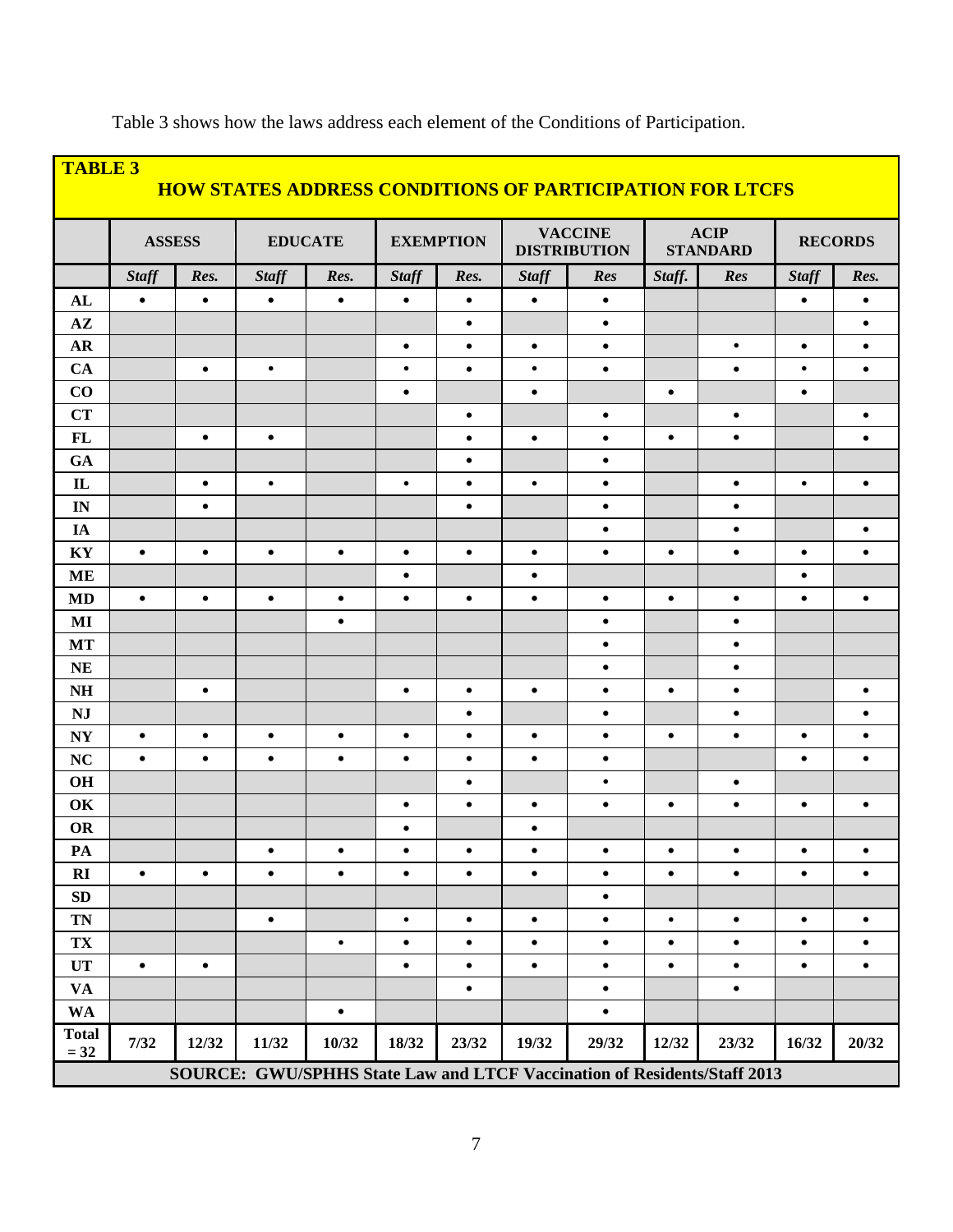#### **ASSESSMENT OF VACCINATION STATUS**

Section 483.40 (b) (1) of the Conditions of Participation require physicians who serve residents to "(1) Review the resident's total program of care . . . and (3) Sign and date all orders with the exception of influenza and pneumococcal polysaccharide vaccines, which may be administered per physician-approved facility policy after an assessment for contraindications."

Twelve of 32 states address assessment of vaccination status for LTCF residents and/or staff:

 Alabama, California, Florida, Illinois, Indiana, Kentucky, Maryland, New Hampshire, New York, North Carolina, Rhode Island, and Utah

These 12 states all address residents, and 7 of the 12 states include staff:

 Alabama, Kentucky, Maryland, New York, North Carolina, Rhode Island, and Utah **TABLE 3**

The example from Alabama shows that the state has established a timeframe in which the influenza and pneumococcal vaccinations must occur. Employees are only required to accept the influenza vaccination. California has also incorporated a timeframe for the two vaccines but excludes staff. New Hampshire addresses assessment activities only for residents.

(d) A long term care facility shall document the annual immunization against influenza virus and the immunization against pneumococcal disease for each resident and the annual immunization against influenza virus for each employee, as provided in this section. Upon finding that a resident is lacking the immunizations as provided herein or that an employee has not been immunized against influenza virus, or if the long term care facility is unable to verify that the individual has received the required immunizations, the long term care facility shall provide or arrange for immunization.

(e) (1) The annual immunization and documentation program provided by this section for influenza shall be completed not later than November 30 of each year. (2) The annual immunization and documentation program provided by this section for pneumococcal disease shall be assessed within 5 days of admission and when indicated.

(f) For an individual who becomes a resident of or who is newly employed by the long term care facility after November 30, but before March 30 of the following year, the long term care facility shall determine the individual's status for the influenza virus required under this section, and if found to be deficient, the long term care facility shall provide the required immunizations. *Code of Ala. § 22-21-10. Flu and pneumonia vaccinations for long term care facility residents and employees*

#### **\* \* \***

(a) A resident who receives services at a health care facility during the period of October 1 to April 1 shall have his or her status for influenza and pneumococcal immunization determined by his or her physician or facility medical director. . . . *Cal. Health & Safety Code § 120392.4. Determination of status for influenza or pneumococcal immunization; informed consent; residents lacking capacity; documentation*

**\* \* \***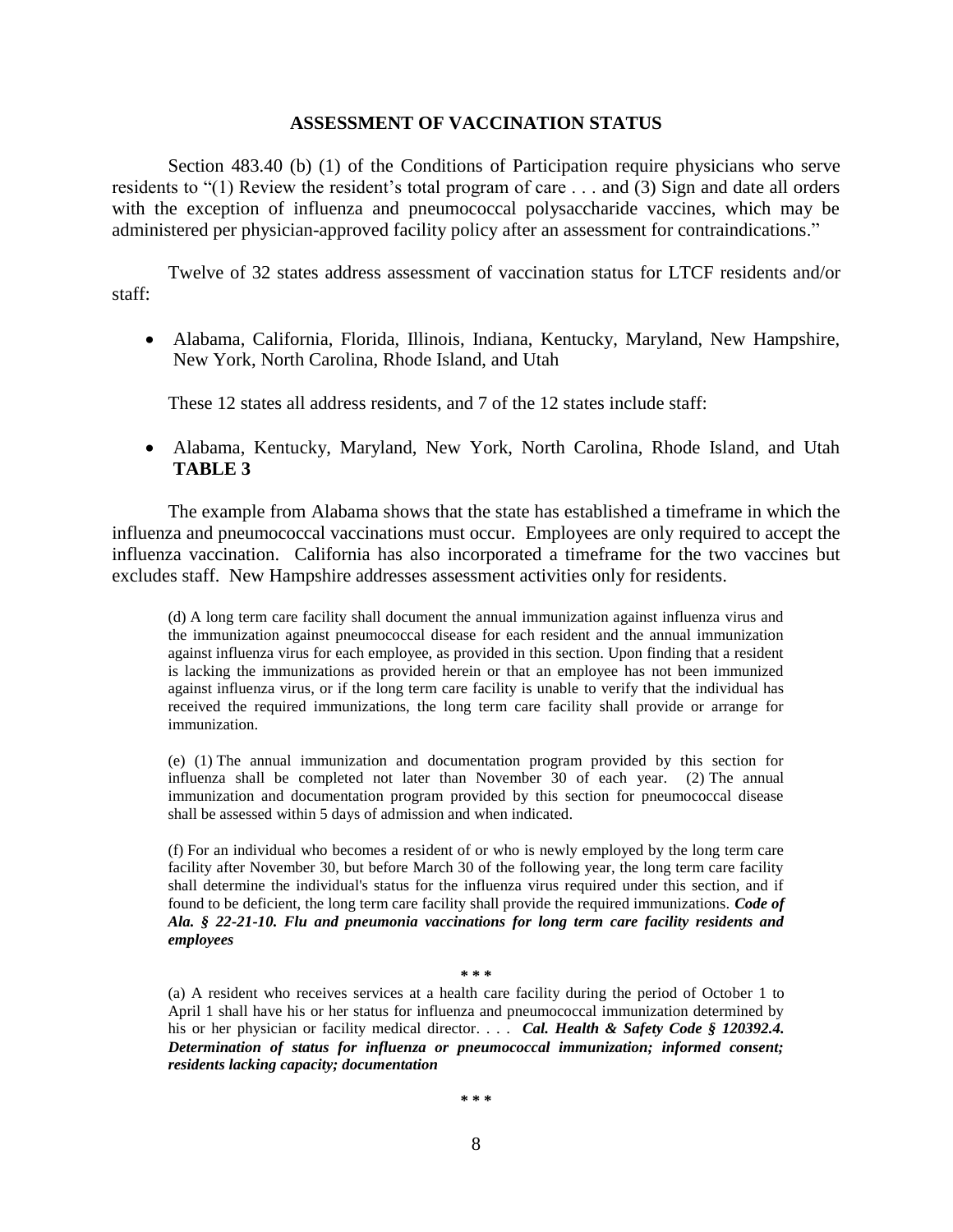I. . . . Prior to administration of the vaccination, diligence shall be exercised to determine whether the patient has already received the influenza vaccination for the year in question. . . . *N.H. Rev. Stat. § 151:9-b Immunizations by Hospitals, Residential Care Facilities, Adult Day Care Facilities, and Assisted Living Facilities*

\* \* \*

(d) For an individual who becomes a resident of or who is newly employed by the nursing home after November 30 but before March 30 of the following year, the nursing home shall determine the individual's status for the immunizations required under this section, and if found to be deficient, the nursing home shall provide the immunization. *N.C. Gen. Stat. § 131E-113. Immunizations of employees and residents*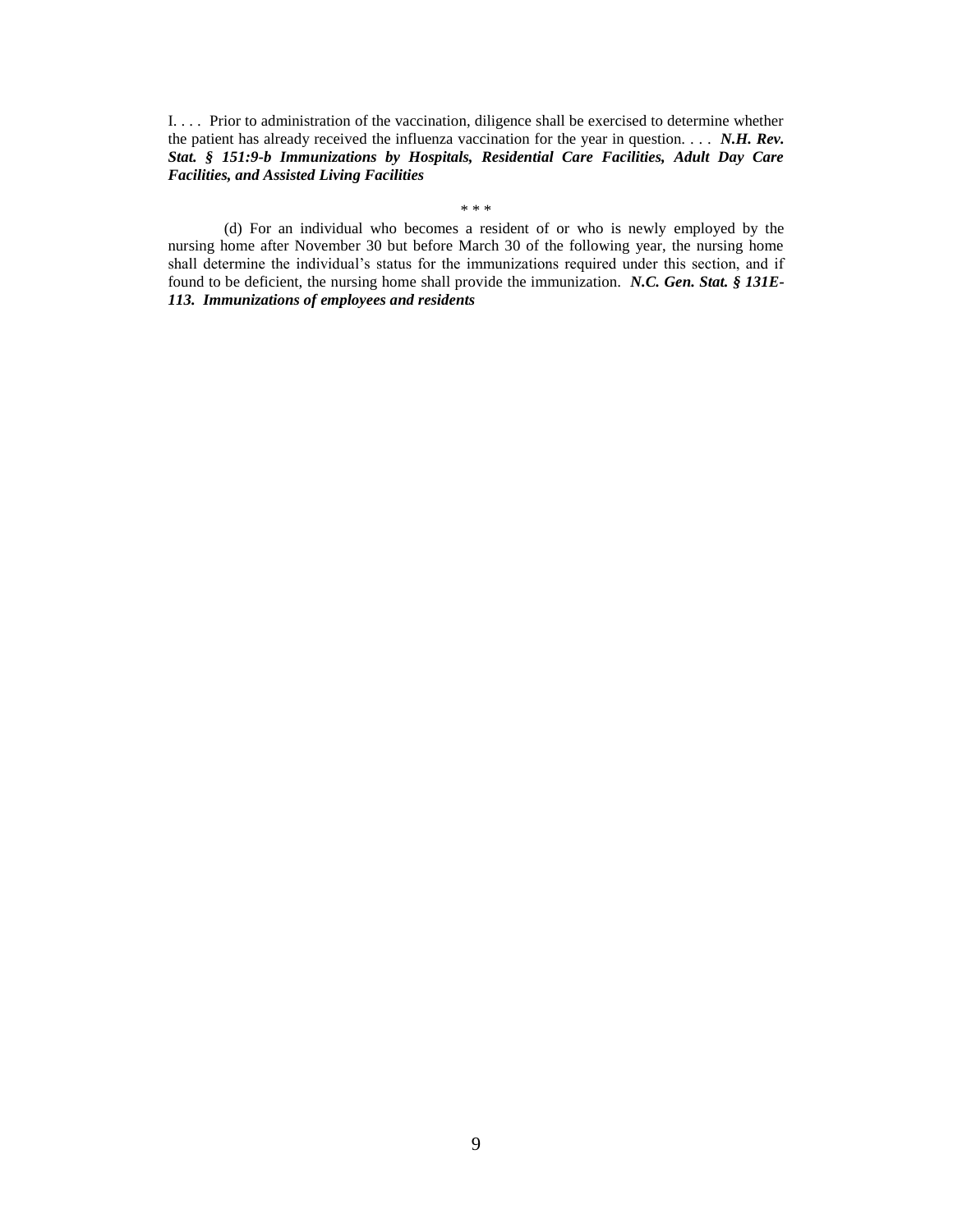#### **VACCINE-RELATED EDUCATION**

Section 483.10 (b)(3); (6) of the Conditions of Participation acknowledge that "(3) The resident has the right to be fully informed in language that he or she can understand of his or her total health status, including but not limited to, his or her medical condition." Further, "[t]he facility must inform each resident before, or at the time of admission, and periodically during the resident's stay, of services available in the facility and of charges for those services".

Fourteen of 32 states require residents and/or staff to receive education related to recommended vaccinations, typically influenza and pneumococcal: **TABLE 3**

 Alabama, California, Florida, Illinois, Kentucky, Maryland, Michigan, New York, North Carolina, Pennsylvania, Rhode Island, Tennessee, Texas, and Washington

Seven of the 14 states address both staff and residents:

 Alabama, Kentucky, Maryland, New York, North Carolina, Pennsylvania, and Rhode Island

Three of the 14 states require LTCFs to provide education only to residents:

• Michigan, Texas, and Washington

Four of the 14 states have established policies related to education for staff only:

California, Florida, Illinois, and Tennessee

The provisions from California, Kentucky and Tennessee outline the content of an educational program. Kentucky requires both residents and staff to be informed about the risks of influenza and pneumococcal disease, the efficacy, side effects, and contraindications of the vaccines, and CDC recommendations. Illinois and Tennessee focus exclusively on staff, whose education must include information about the influenza vaccine, non-vaccine control measures, and the diagnosis, transmission, and potential impact of influenza.

Washington requires LTCFs and nursing homes to inform residents and their legal representatives about the benefits of receiving the influenza and pneumococcal vaccinations, both verbally and in writing. However, facilities that "rely exclusively" on "nonmedical religious healing methods," are exempt from these rules.

Alabama, Connecticut, Pennsylvania and Rhode Island require Departments of Health and/or departments managing elderly affairs to provide educational materials to all facilities.

<sup>(1)</sup> Every long-term care facility shall require residents to be immunized against pneumococcal disease and influenza. Upon admission, the long-term care facility shall . . . (c) Counsel each resident on the risks of influenza and pneumococcal disease; the efficacy, side effects, and contraindications of these immunizations; and the recommendations of the Centers for Disease Control prior to administration of the vaccines. . . .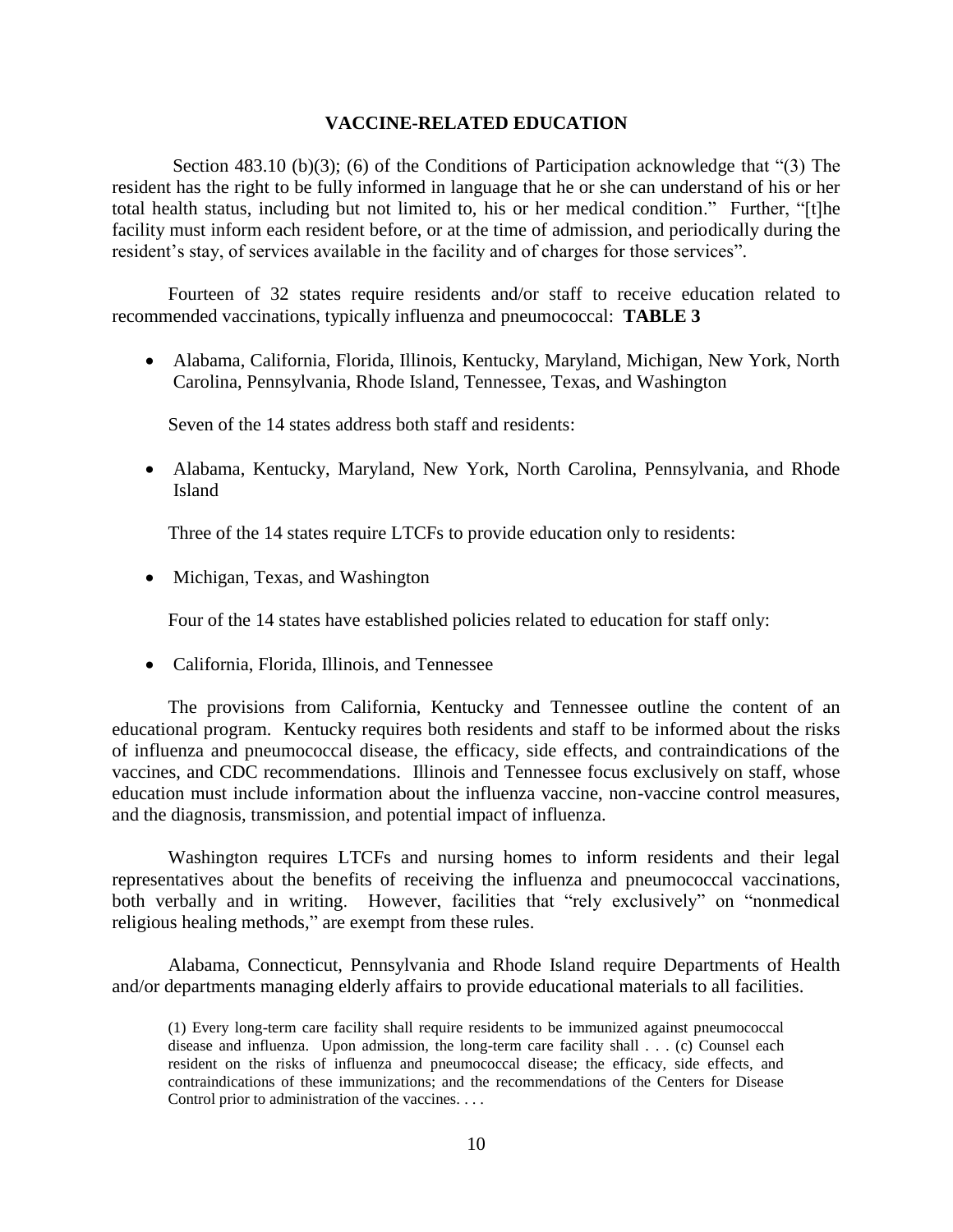(3) Every long-term care facility shall require each employee to be immunized against pneumococcal and influenza virus. Upon employment, the long-term care facility shall: . . . (c) Counsel each employee on the risks of influenza and pneumococcal disease; the efficacy, side effects, and contraindications of these immunizations; and the recommendations of the Centers for Disease Control prior to administration of the vaccines; *Ky. Rev. Stat. § 209.552. Immunization against pneumococcal disease and influenza; documentation; immunization of employees*

**\* \* \*** 

(3) Infection Control . . . (h)  $\ldots$  (i) The facility shall have an annual influenza vaccination program which shall include at least: . . . 3. Education of all direct care personnel about the following: (i) Flu vaccination, (ii) Non-vaccine control measures, and (iii) The diagnosis, transmission, and potential impact of influenza; *Tenn. Comp. R. & Regs. R. 1200-08-06-.06. Basic Services*

\* \* \*

(1) Long-term care facilities shall: . . . (b) Require that each resident, or the resident's legal representative, upon admission to the facility, be informed verbally and in writing of the benefits of receiving the influenza virus immunization and, if not previously immunized against pneumococcal disease, the benefits of the pneumococcal immunization.

(4)This section and rules adopted under this section shall not apply to nursing homes conducted for those who rely exclusively upon treatment by nonmedical religious healing methods, including prayer. *Rev. Code of Wash. § 74.42.285. Immunization - - Rules*

. . . (2) Upon admission, the nursing home shall inform residents or the resident's representative, verbally and in writing, of the benefits of receiving the influenza virus immunization and the pneumococcal disease immunization.

(3) Nursing homes who rely exclusively upon treatment by nonmedical religious healing methods, including prayer, are exempt from the above rules. *Wash. Admin. Code § 388-97-1340. Influenza and pneumococcal immunizations*

**\* \* \*** 

(j) The State Board of Health shall make available to long term care facilities educational and informational materials pertaining to the vaccination program provided in this section. *Code of Ala. § 22-21-10. Flu and pneumonia vaccinations for long term care facility residents and employees*

#### **\* \* \***

2. The commissioner is hereby directed to make available educational and informational materials to all long-term care facilities with respect to vaccination against influenza virus and pneumococcal disease. *Con. Laws of NY § 2196. Rules and regulations; report*

#### **\* \* \***

(b) Educational materials.--The department, in conjunction with the Department of Aging, shall make available educational and informational materials to all facilities with respect to vaccination against influenza virus and pneumococcal disease. *35 Penn. Stat. § 632.7. Regulations*

**\* \* \***

(b) Educational materials. The department, in conjunction with the Department of Elderly Affairs, shall make available educational and informational materials to all facilities with respect to vaccination against influenza virus and pneumococcal disease. *R.I. Gen. Laws § 23-17.19-7. Regulations*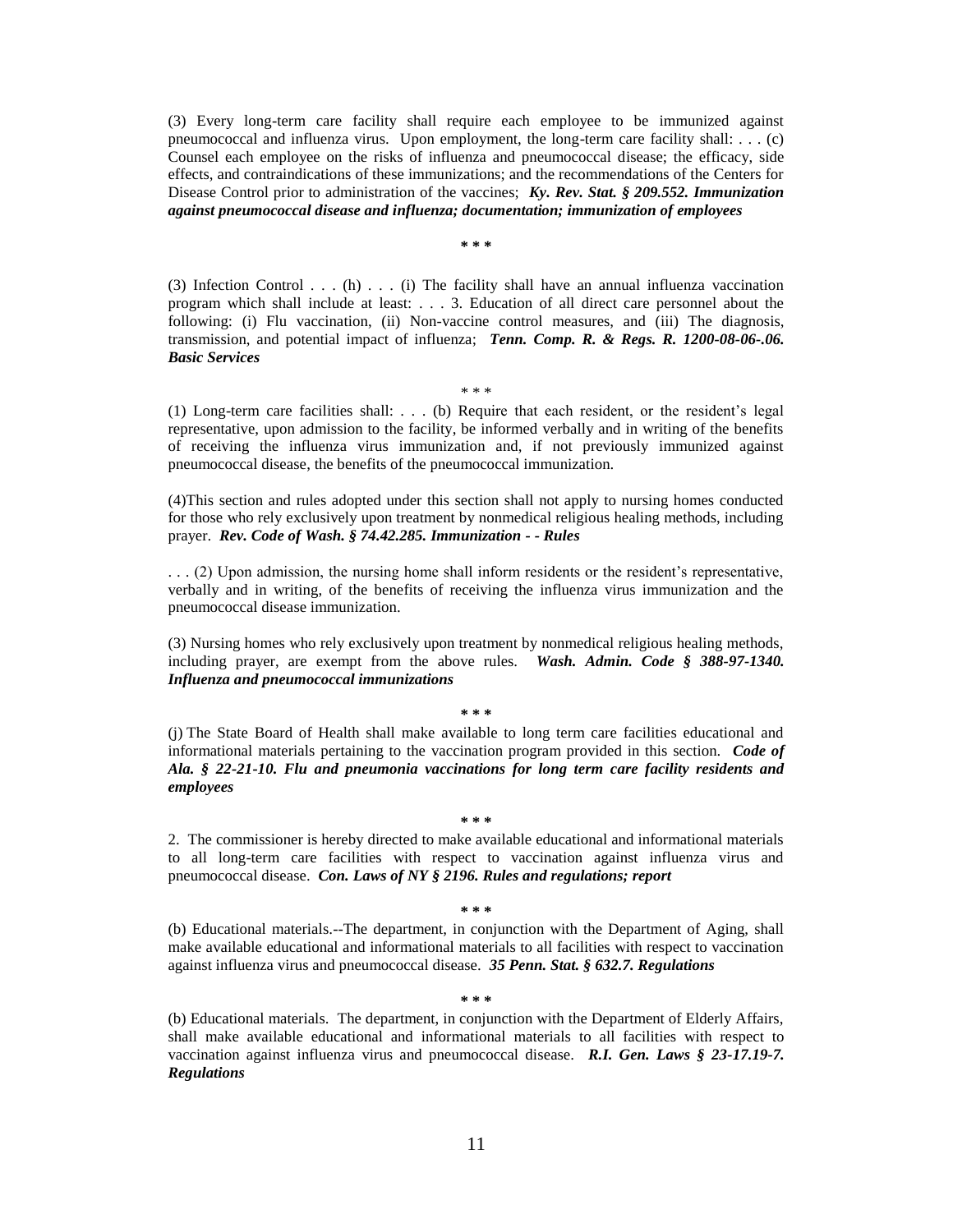## **EXEMPTION POLICY**

Section 483.10 (b)(4) of the Conditions of Participation incorporate the principle that residents have "the right to refuse treatment."Residents and/or staff may be granted an exemption to vaccination based on 1) general refusal, 2) personal belief, 3) religious belief, or 4) medical contraindication. **TABLE 4** 

Twenty-six of 32 states address the circumstances under which LTCF residents and/or staff may be excused from receiving a required vaccination: **TABLE 3**

 Alabama, Arizona, Arkansas, California, Colorado, Connecticut, Florida, Georgia, Illinois, Indiana, Kentucky, Maine, Maryland, New Hampshire, New Jersey, New York, North Carolina, Ohio, Oklahoma, Oregon, Pennsylvania, Rhode Island, Tennessee, Texas, Utah, and Virginia).

Six of 32 states do not address exemption policy (Iowa, Michigan, Montana, Nebraska, South Dakota, and Washington).

Colorado, Maine, and Oregon are the 3 states that address only staff. Fifteen of the 26 states address both residents and staff:

 Alabama, Arkansas, California, Illinois, Kentucky, Maryland, New Hampshire, New York, North Carolina, Oklahoma, Pennsylvania, Rhode Island, Tennessee, Texas, and Utah

Eight of the 26 states address only residents:

Arizona, Connecticut, Florida, Georgia, Indiana, New Jersey, Ohio, and Virginia

## **Exemption Based on General Refusal TABLE 4**

Twenty states of the 26 that permit any type of exemption, will excuse residents and/or staff from a vaccination requirement when the individual refuses for any reason:

 Alabama, Arizona, California, Illinois, Indiana, Kentucky, Maine, Maryland, New Jersey, New York, North Carolina, Ohio, Oklahoma, Oregon, Pennsylvania, Rhode Island, Tennessee, Texas, Utah, and Virginia

Eight of these 20 states permit a refusal after being fully informed of the health risks of not being immunized:

 Alabama, Illinois (for staff), Kentucky, Maryland, New York, North Carolina, Pennsylvania, and Rhode Island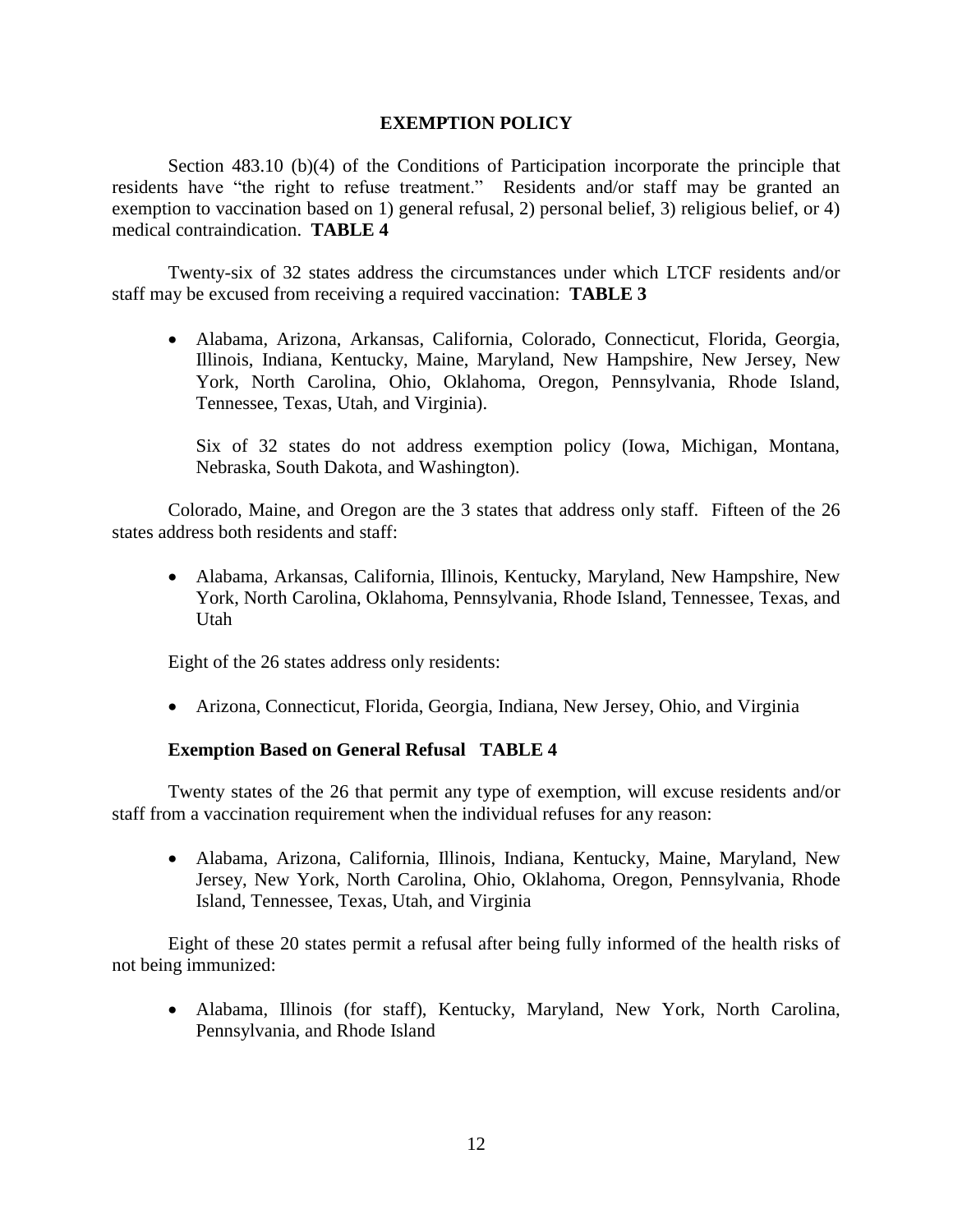Thirteen of the 20 states allow refusal without an educational requirement:

 Arizona, California, Illinois (for residents), Indiana, Maine, New Jersey, Ohio, Oklahoma, Oregon, Tennessee, Texas, Utah, and Virginia

## **Exemption Based on Personal Belief TABLE 4**

Three states of the 26 that address exemption policy allow staff and/or residents to refuse any vaccine based on an individual's personal belief (California, Florida, and Maine). California and Florida address only residents, while Maine references only staff.

## **Exemption Based on Religious Belief TABLE 4**

Fourteen of 26 states authorize staff and/or residents to refuse vaccinations based on religious beliefs. In Arkansas, an LTCF resident who requests exemption based on religion, must belong to a "recognized church or religious denomination" with "tenets and practices" that object to vaccinations. This policy may limit the use of religious exemptions in the state:

 Alabama, Arkansas, Connecticut, Florida, Illinois, Indiana, Kentucky, Maine, Maryland, New Hampshire, New York, North Carolina, Pennsylvania, and Rhode Island

Nine of the 14 states allowing religious exemptions, address both staff and residents (Alabama, Arkansas, Kentucky, Maryland, New Hampshire, New York, North Carolina, Pennsylvania, and Rhode Island). Illinois and Maine refer only to staff. In Connecticut, Florida, and Indiana, only residents may claim exemption to the vaccination policy due to religious beliefs.

## **Exemption Based on Medical Contraindication TABLE 4**

Twenty four of 26 states permit exemption due to a medical contraindication, making it the most frequently allowed exemption:

 Alabama, Arkansas, California, Colorado, Connecticut, Florida, Georgia, Illinois, Indiana, Kentucky, Maine, Maryland, New Hampshire, New Jersey, New York, North Carolina, Ohio, Oklahoma, Pennsylvania, Rhode Island, Tennessee, Texas, Utah, and Virginia

Thirteen of the 24 states apply to staff and residents (Alabama, Arkansas, Illinois, Kentucky, Maryland, New Hampshire, New York, North Carolina, Oklahoma, Pennsylvania, Rhode Island, Texas, and Utah). Colorado and Maine apply only to staff. Nine states address only residents (California, Connecticut, Florida, Georgia, Indiana, Ohio, New Jersey, Tennessee, and Virginia).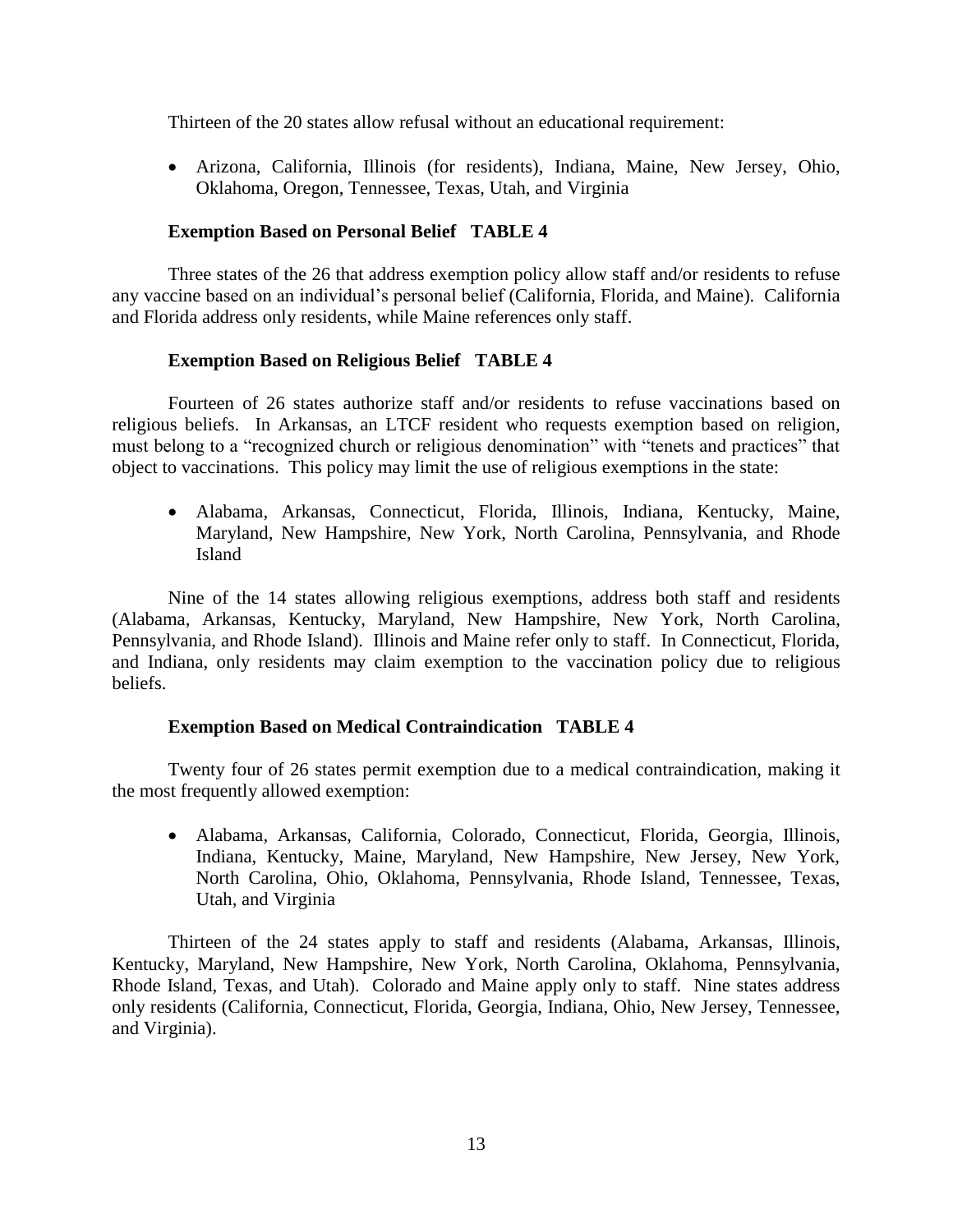Examples from Alabama, Arkansas, and Florida illustrate typical exemption policy:

(g) No individual, resident, or employee, shall be required to receive vaccine under this section if the vaccine is medically contraindicated, if the vaccine is against the individual's religious beliefs, or if the individual refuses the vaccine after being fully informed of the health risks of not being immunized. *Code of Ala. § 22-21-10. Flu and pneumonia vaccinations for long term care facility residents and employees*

#### **\* \* \***

All residents of nursing home facilities and full-time and part-time employees of nursing home facilities shall be immunized according to this subchapter with the following exemptions: (1) No individual shall be required to receive either an influenza virus vaccine or a pneumococcal pneumonia vaccine if the vaccine is medically contraindicated as described in the product labeling approved by the Food and Drug Administration; and (2) The provisions of this subchapter shall not apply if the resident or legal guardian objects on the ground that the immunization conflicts with the religious tenets and practices of a recognized church or religious denomination of which the resident or guardian is an adherent or member. *Ark. Code § 20-10-1305. Exemptions* 

#### **\* \* \***

(1) Every licensed facility shall comply with all applicable standards and rules of the agency and shall . . . (s) . . . provide for immunizations against influenza viruses to all its consenting residents . . . subject to exemptions for medical contraindications and religious or personal beliefs. . . . *Fla. Stat. § 400.141. Administration and management of nursing home facilities*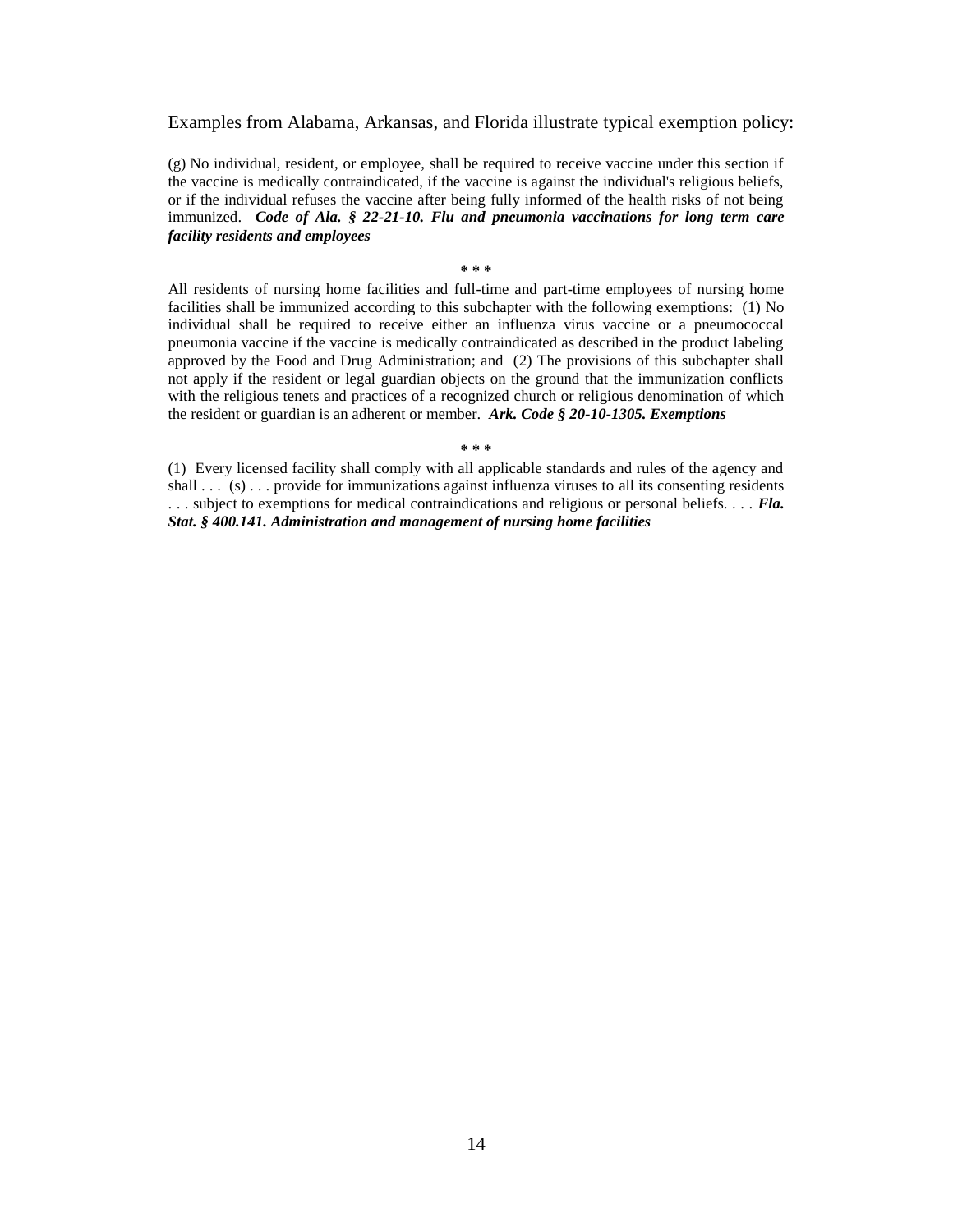| TABLE 4 HOW STATES ADDRESS EXEMPTION TO VACCINE REQUIREMENTS             |              |                        |              |                        |              |                                                                      |                |           |  |  |
|--------------------------------------------------------------------------|--------------|------------------------|--------------|------------------------|--------------|----------------------------------------------------------------------|----------------|-----------|--|--|
|                                                                          |              | <b>General Refusal</b> |              | <b>Personal Belief</b> |              | <b>Religion</b>                                                      | <b>Medical</b> |           |  |  |
| <b>STATE</b>                                                             | <b>Staff</b> | Res.                   | <b>Staff</b> | Res.                   | <b>Staff</b> | Res.                                                                 | <b>Staff</b>   | Res.      |  |  |
| AL                                                                       | $\bullet$    | $\bullet$              |              |                        | $\bullet$    | $\bullet$                                                            | $\bullet$      | $\bullet$ |  |  |
| $A\mathbf{Z}$                                                            |              | $\bullet$              |              |                        |              |                                                                      |                |           |  |  |
| <b>AR</b>                                                                |              |                        |              |                        |              | $\bullet$                                                            | $\bullet$      | $\bullet$ |  |  |
| CA                                                                       | $\bullet$    | $\bullet$              |              | $\bullet$              |              |                                                                      |                | $\bullet$ |  |  |
| $\bf CO$                                                                 |              |                        |              |                        |              |                                                                      | $\bullet$      |           |  |  |
| CT                                                                       |              |                        |              |                        |              | $\bullet$                                                            |                | $\bullet$ |  |  |
| FL                                                                       |              |                        |              | $\bullet$              |              | $\bullet$                                                            |                | $\bullet$ |  |  |
| GA                                                                       |              |                        |              |                        |              |                                                                      |                |           |  |  |
| $\mathbf{L}$                                                             | $\bullet$    | $\bullet$              |              |                        | $\bullet$    |                                                                      | $\bullet$      |           |  |  |
| IN                                                                       |              |                        |              |                        |              | $\bullet$                                                            |                | $\bullet$ |  |  |
| IA                                                                       |              |                        |              |                        |              |                                                                      |                |           |  |  |
| $\mathbf{K}\mathbf{Y}$                                                   | $\bullet$    | $\bullet$              |              |                        | $\bullet$    | $\bullet$                                                            | $\bullet$      | $\bullet$ |  |  |
| <b>ME</b>                                                                |              |                        | $\bullet$    |                        |              |                                                                      | $\bullet$      |           |  |  |
| <b>MD</b>                                                                | $\bullet$    | $\bullet$              |              |                        | $\bullet$    | $\bullet$                                                            | $\bullet$      | $\bullet$ |  |  |
| MI                                                                       |              |                        |              |                        |              |                                                                      |                |           |  |  |
| MT                                                                       |              |                        |              |                        |              |                                                                      |                |           |  |  |
| <b>NE</b>                                                                |              |                        |              |                        |              |                                                                      |                |           |  |  |
| $\mathbf{N}\mathbf{H}$                                                   |              |                        |              |                        | $\bullet$    | $\bullet$                                                            | $\bullet$      | $\bullet$ |  |  |
| <b>NJ</b>                                                                |              | $\bullet$              |              |                        |              |                                                                      |                |           |  |  |
| $\bold{N}\bold{Y}$                                                       | $\bullet$    | $\bullet$              |              |                        | $\bullet$    | $\bullet$                                                            | $\bullet$      | $\bullet$ |  |  |
| NC                                                                       |              |                        |              |                        |              |                                                                      |                |           |  |  |
| O <sub>H</sub>                                                           |              | $\bullet$              |              |                        |              |                                                                      |                | $\bullet$ |  |  |
| OK                                                                       |              |                        |              |                        |              |                                                                      | $\bullet$      |           |  |  |
| <b>OR</b>                                                                |              |                        |              |                        |              |                                                                      |                |           |  |  |
| PA                                                                       |              |                        |              |                        |              | $\bullet$                                                            | $\bullet$      |           |  |  |
| RI                                                                       |              | $\bullet$              |              |                        |              | $\bullet$                                                            | $\bullet$      | $\bullet$ |  |  |
| SD                                                                       |              |                        |              |                        |              |                                                                      |                |           |  |  |
| <b>TN</b>                                                                | $\bullet$    | $\bullet$              |              |                        |              |                                                                      |                | $\bullet$ |  |  |
| TX                                                                       | $\bullet$    | $\bullet$              |              |                        |              |                                                                      | $\bullet$      | $\bullet$ |  |  |
| <b>UT</b>                                                                | $\bullet$    | $\bullet$              |              |                        |              |                                                                      | $\bullet$      | $\bullet$ |  |  |
| $\mathbf{V}\mathbf{A}$                                                   |              | $\bullet$              |              |                        |              |                                                                      |                | $\bullet$ |  |  |
| <b>WA</b>                                                                |              |                        |              |                        |              |                                                                      |                |           |  |  |
| $TOTAL = 32$                                                             | 15/32        | 18/32                  | 1/32         | 2/32                   | 11/32        | 12/32                                                                | 15/32          | 22/32     |  |  |
|                                                                          |              |                        |              |                        |              | NOTES: Numbers will not add up to 32 due to overlap among categories |                |           |  |  |
| SOURCE: GWU/SPHHS State Law and LTCF Vaccination of Residents/Staff 2013 |              |                        |              |                        |              |                                                                      |                |           |  |  |

Table 4 shows the four different approaches states use to permit residents/staff to refuse vaccinations.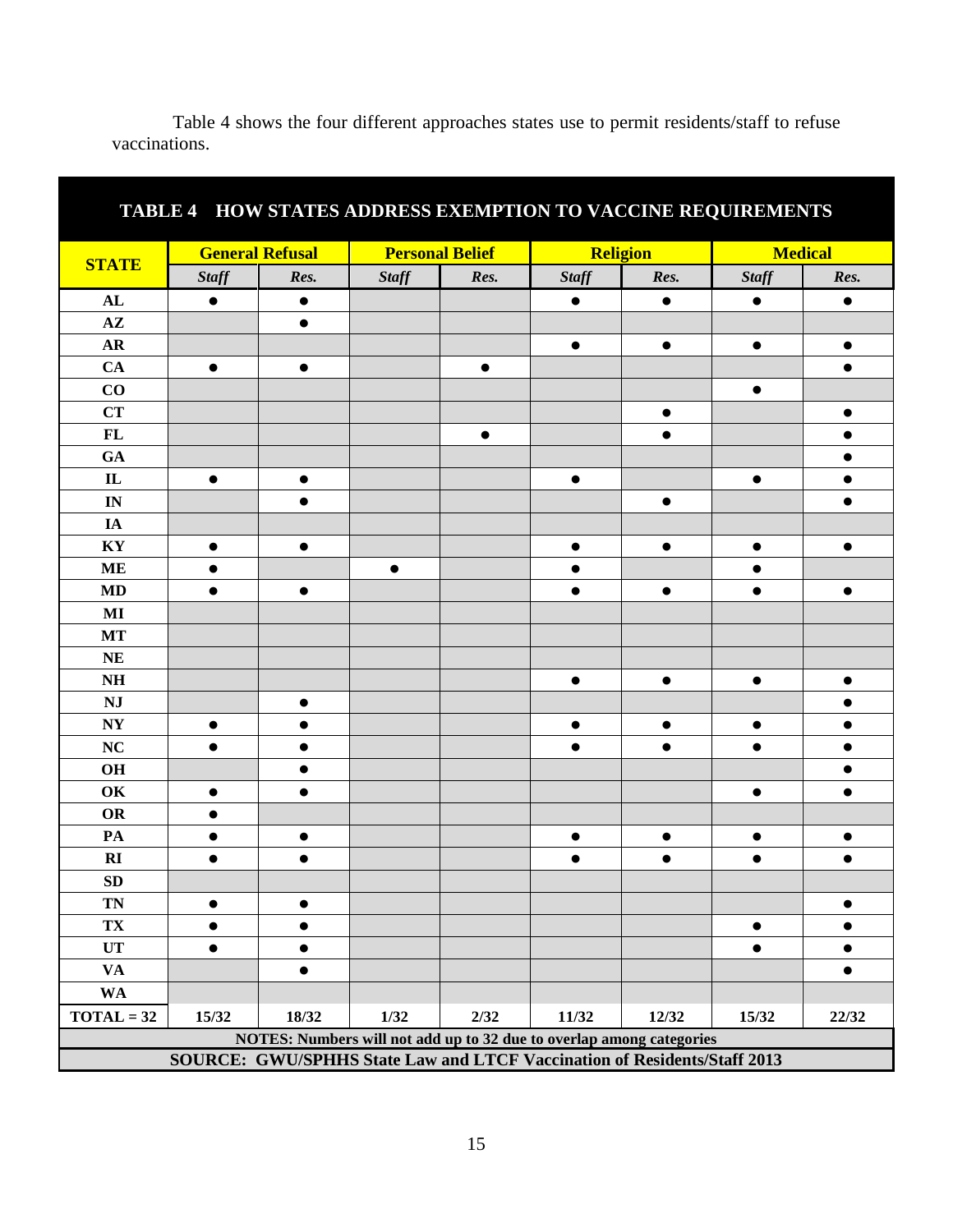### **VACCINE DISTRIBUTION**

Section  $483.460(a)(3)$  of the Conditions of Participation require facilities to "provide or obtain preventive and general medical care . . . that at a minimum include . . . (ii) Immunizations." Additionally, under Section 483.40 (b) (3), physicians who serve residents must "(3) Sign and date all orders with the exception of influenza and pneumococcal polysaccharide vaccines, which may be administered per physician approved facility policy after an assessment for contraindications.

All 32 states that address vaccination requirements for residents and/or staff indicate how facilities may manage vaccine distribution. **TABLE 5**

States have adopted different terminology to describe how facilities must fulfill the COP. The terms include: "provide," "obtain," "make available," "arrange," "offer," or "encourage and promote". **TABLE 6**

Sixteen of 32 states address vaccine distribution to residents and staff: **TABLE 3**

 Alabama, Arkansas, California, Florida, Illinois, Kentucky, Maryland, New Hampshire, New York, North Carolina, Oklahoma, Pennsylvania, Rhode Island, Tennessee, Texas, and Utah

Thirteen of 32 states address vaccine distribution to residents only:

 Arizona, Connecticut, Georgia, Indiana, Iowa, Michigan, Montana, Nebraska, New Jersey, Ohio, South Dakota, Virginia, and Washington

Colorado, Maine, and Oregon are the 3 states that confine any discussion related to vaccine distribution to staff.

## **Facilities Required to Provide, Provide or Obtain, Arrange, or Administer Vaccinations**

Twenty of 32 states require LTCFs to "provide" or "provide or obtain" or "arrange" or "administer," or "immunize" residents and/or staff. These states have adopted the language used to describe the requirement in the COP, or other terms that affirmatively require employers to ensure vaccine administration: **TABLE 6** 

 Alabama, Arkansas, Colorado, Florida, Illinois, Indiana, Iowa, Kentucky, Maryland, Montana, New Hampshire, New Jersey, New York, North Carolina, Oregon, South Dakota, Tennessee, Utah, Virginia, and Washington

The excerpts below demonstrate how facilities manage vaccination:

. . . (d) (1) The Department of Health shall provide vaccines, supplies, and staff necessary for the immunizations of nursing home residents and employees. . . . *Ark. Code § 20-10-1304. Implementation*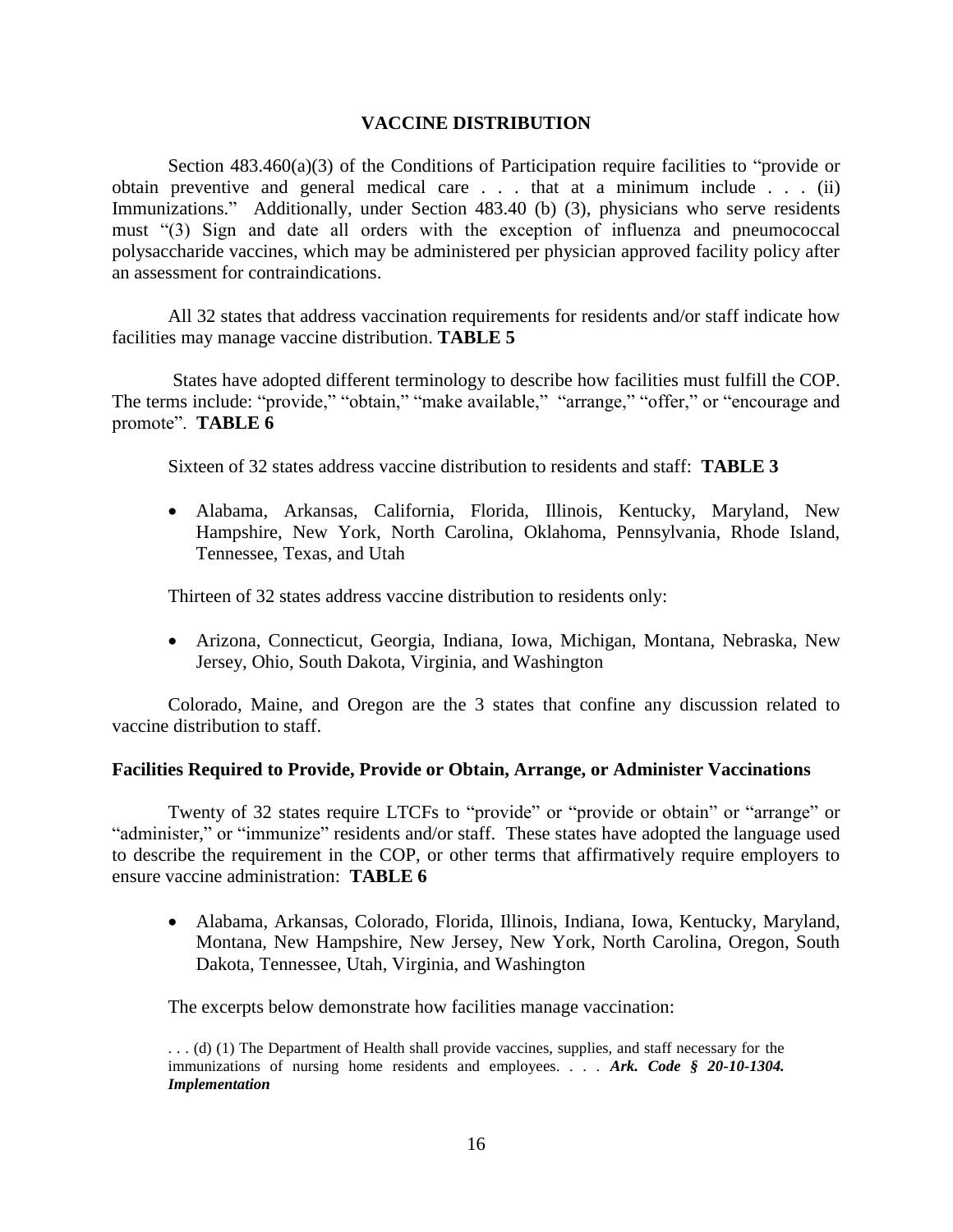**\*** \* \*

(1) Every licensed facility shall comply with all applicable standards and rules of the agency and shall . . . (s) Before November 30 of each year, subject to the availability of an adequate supply of the necessary vaccine, provide for immunizations against influenza viruses to all its consenting residents . . . *Fla. Stat. § 400.141. Administration and management of nursing home facilities*

#### **\* \* \***

82.2(6) *Health care services. a. Physician services.* . . . (3) The facility shall provide or obtain preventive . . . care . . . that at a minimum include the following . . . 2. Immunizations. . . . *Iowa Admin. Code 441-82.2(249A). Licensing and certification*

#### **\* \* \***

(1) . . . . Upon admission, the long-term care facility shall. . . . (d) Provide or arrange for immunizations against pneumococcal and influenza. . . .

(3) Every long-term care facility shall require each employee to be immunized against pneumococcal and influenza virus. Upon employment, the long-term care facility shall. . . . (d) Provide or arrange for immunizations against pneumococcal and influenza. . . . Upon finding that an employee lacks either of these immunizations, the facility shall provide or arrange for immunization. . . . *Ky. Rev. Stat. § 209.552. Immunization against pneumococcal disease and influenza; documentation; immunization of employees*

**\* \* \*** 

(1) An employer of a health care worker at risk of contracting an infectious disease in the course of employment shall provide the worker preventive immunization for infectious disease if such preventive immunization is available and is medically appropriate.

(2) Such preventive immunization shall be provided by the employer at no cost to the worker. *Oreg. Rev. Stat. § 433.416. Preventive immunization; provision by employer*

**\*** \* \*

(1) Long-term care facilities shall: (a) Provide access on-site or make available elsewhere for all residents to obtain the influenza virus immunization on an annual basis . . . *Rev. Code of Wash. § 74.42.285. Immunization - - Rules*

(1) The nursing home shall provide residents access on-site or make available elsewhere, the ability to obtain the influenza virus immunization on an annual basis. *Wash. Admin. Code § 388- 97-1340. Influenza and pneumococcal immunizations*

**\*** \* \*

(a) A facility shall annually administer or arrange for administration of a vaccination against influenza to each resident. . . . (b) A facility shall administer or arrange for administration of a pneumococcal vaccination to each resident . . . who has not received this immunization prior to or upon admission to the facility. . . . *§ 210 Ill. Comp. Stat. 45/2-213, amended by IL LEGIS 98- 271. Vaccinations*

(b) An assisted living establishment or shared housing establishment that provides medication administration as an optional service shall annually administer or arrange for administration of a vaccination against influenza to each resident. . . . An assisted living establishment or shared housing establishment that provides medication administration as an optional service shall administer or arrange for administration of a pneumococcal vaccination to each resident who is age 65 or over. . . . *§ 210 Ill. Comp. Stat. 9/76. Vaccinations*

**\* \* \***

(b)(1) Subject to subsection (e) of this section, each related institution in the state shall immunize residents against the influenza virus and pneumococcal disease. . . . (2) [and] shall immunize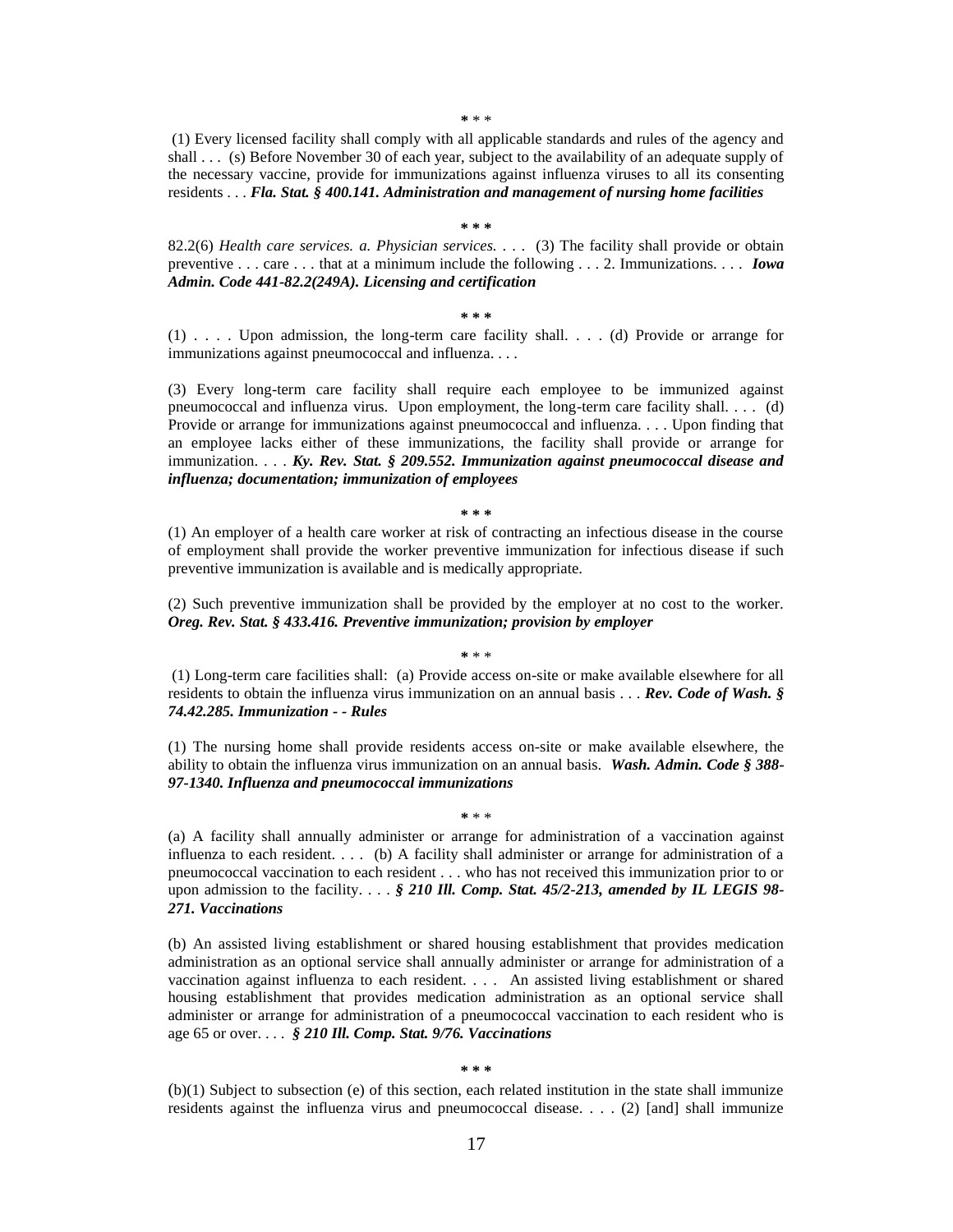employees against the influenza virus. . . . [and] (2) If necessary, provide or arrange for an immunization as required under subsection (b) of this section. *Md. Code, Health-General § 18- 404. Immunization against influenza virus and pneumococcal disease*

#### **Facilities Required to Make Available or Offer Vaccinations**

Fifteen of 32 states permit LTCFs to "make available" or "offer," recommended vaccinations to staff and/or residents. These terms could be interpreted differently, and may mitigate a facility's obligation to provide vaccines in these states:

 Arizona, California, Colorado, Georgia, Illinois, Maine, Nebraska, Ohio, Oklahoma, Pennsylvania, Rhode Island, Tennessee, Texas, Utah, Washington

#### **Facilities Required to Offer Vaccinations**

Nine of 32 states require LTCFs to "offer" vaccinations to residents and/or staff: **TABLE 6**

 California, Georgia, Illinois, Maine, Nebraska, Ohio, Oklahoma, Tennessee, and Texas

The excerpts below from California, Illinois, and Nebraska show how facilities offer vaccination services. California requires nursing facilities to offer hepatitis B vaccines to new residents who are determined to be susceptible to the virus. In Nebraska, while facilities must offer influenza and pneumococcal vaccinations to all residents, no facility is required to cover the cost associated with the service.

(a) Each year, commencing October 1 to the following April 1, inclusive, every health care facility . . . shall offer . . . immunizations for influenza and pneumococcal disease to residents, aged 65 years or older, receiving services at the facility. . . . for the prevention, detection, and control of influenza outbreaks in California long-term care facilities.

(b) Each health care facility . . . shall offer . . . pneumococcal vaccine to all new admittees to the health care facility. . . . *Cal. Health & Safety Code § 120392.2. Health care facilities; immunization for influenza and pneumococcal disease; reimbursement*

#### **\* \* \***

(c) All persons seeking admission to a nursing facility shall be verbally screened for risk factors associated with hepatitis B, hepatitis C . . . . Persons who are identified as being at high risk for hepatitis B, hepatitis C . . . All persons determined to be susceptible to the hepatitis B virus shall be offered immunization within 10 days of admission to any nursing facility. . . . *§ 210 Ill. Comp. Stat. 45/2-213, amended by IL LEGIS 98-271. Vaccinations*

**\* \* \*** 

In order to prevent, detect, and control pneumonia and influenza outbreaks in Nebraska, each general acute hospital, intermediate care facility, nursing facility, and skilled nursing facility shall annually, beginning no later than October 1 and ending on the following April 1 when no national vaccine shortage exists, offer onsite vaccinations for influenza and pneumococcal disease to all residents and to all inpatients prior to discharge . . . Nothing in this section shall be construed to require any facility listed in this section to cover the cost of a vaccination provided pursuant to this section. *Neb.Rev.St. § 71-468. Onsite vaccinations for influenza and pneumococcal disease*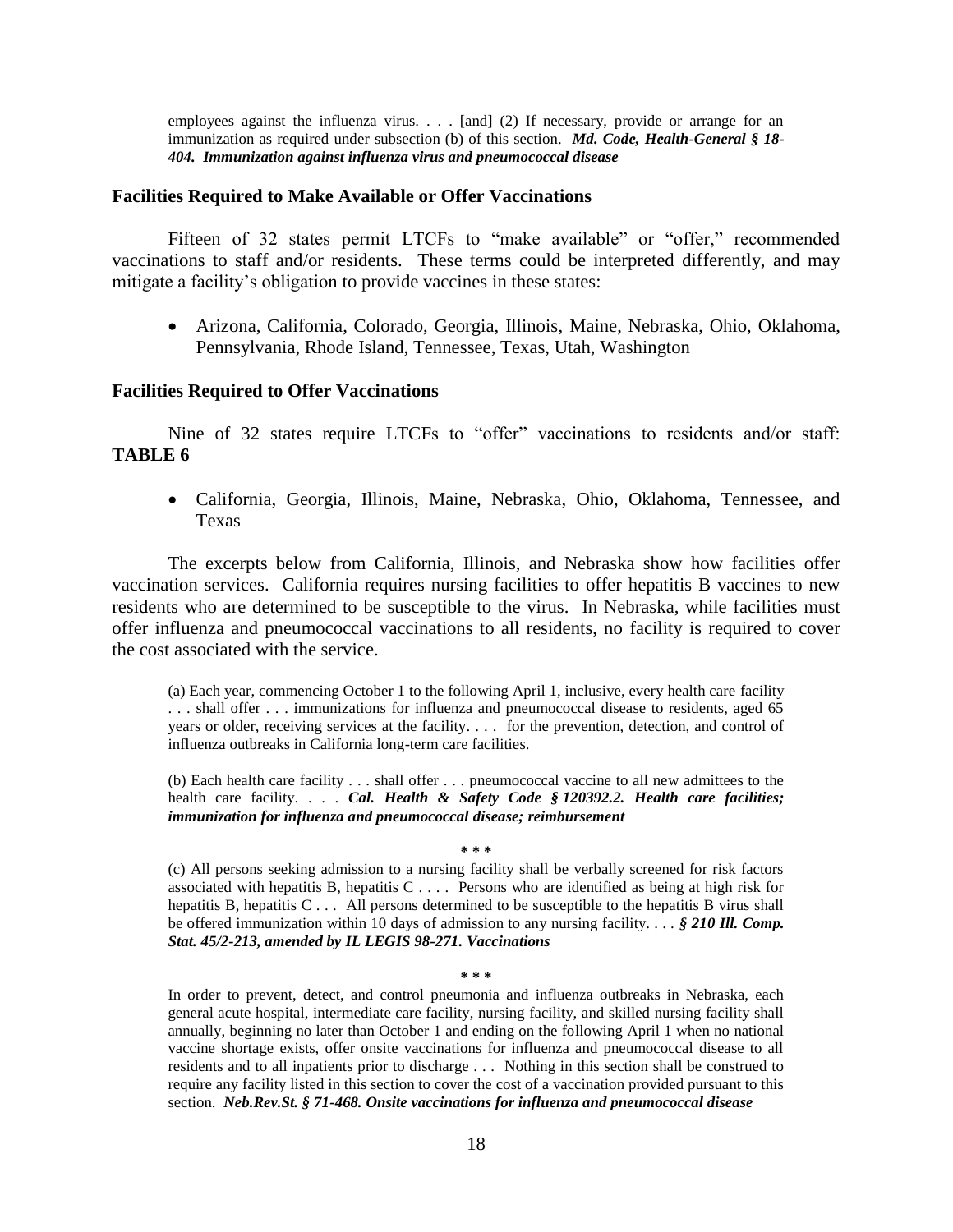#### **Facilities Required to Make Vaccinations Available**

Eight of 32 states require facilities to "make available" vaccinations to residents and/or staff. Under these laws, facilities may avoid direct involvement in a vaccination program:

 Arizona, California, Colorado, Maine, Pennsylvania, Rhode Island, Utah, and Washington **TABLE 6**

The excerpts below from Arizona, Pennsylvania, and Utah demonstrate how facilities make vaccinations available. Note that in Utah, facilities are considered to have made the influenza vaccination available when an employee's health insurance plan covers an influenza vaccination, or when the employee receives the vaccination at the same or lower fee than charged by the local health department.

In addition to its other powers and duties . . . [t]he department shall . . . (d) Require as a condition of licensure that nursing care institutions and assisted living facilities make vaccinations for influenza and pneumonia available to residents on site on a yearly basis. *Ariz. Rev. Stat. § 36- 406. Powers and duties of the department*

**\*** \* \*

(b) Records and immunizations. . . . Upon finding that a resident is lacking such immunization or the facility or individual is unable to provide documentation that the individual has received the appropriate immunization, the facility shall make available the immunization. . . . *35 Penn. Stat. § 632.4. Resident immunization*

(b) Records and immunizations. . . . Upon finding that an employee is lacking such immunization or the facility or individual is unable to provide documentation that the individual has received the appropriate immunization, the facility shall make available the immunization.  $\ldots$  (c) Immunization authorized. - - Nothing in this section shall prohibit the immunization against pneumococcal disease to employees. *35 Penn. Stat. § 632.5. Employee immunization*

#### **\* \* \***

(1) Each long-term health care facility shall make available to all employees an influenza immunization during the recommended vaccine season. The facility shall be deemed to have made influenza immunization available if the facility documents that each employee on staff had the opportunity to receive an influenza immunization under their existing health plan coverage. If the employee does not have health plan coverage for influenza immunization, then the facility shall be deemed to have made influenza immunization available if the facility documents that each employee on staff had the opportunity to receive an influenza immunization at a cost to the employee that is at or below that charged by their local health department. *R432-40-5. Immunization Offer and Exemptions; Utah Admin. Code R432-40. Long-Term Care Facility Immunizations*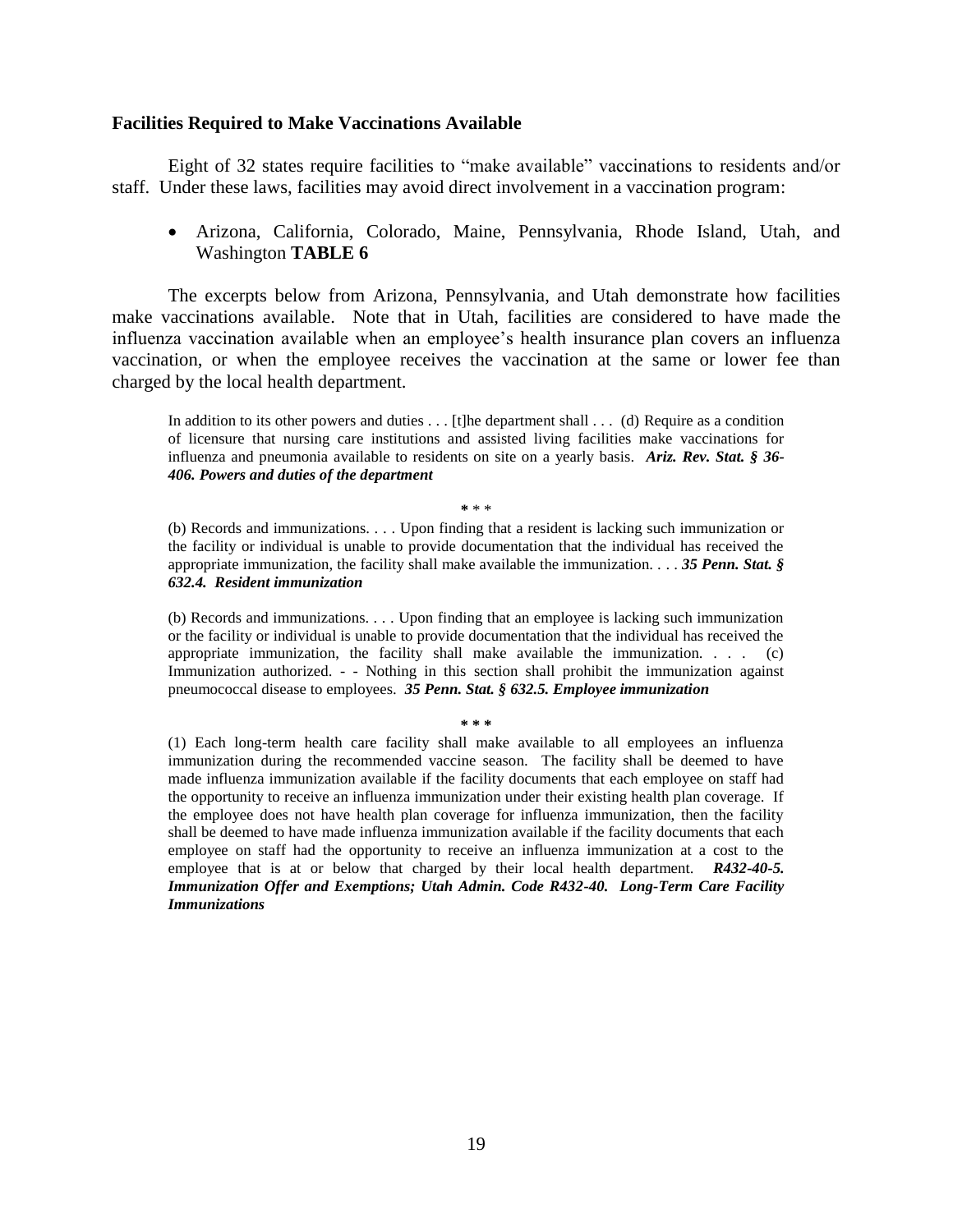#### **Other Approaches to Vaccine Distribution**

Seven of 32 states have adopted other terms when outlining a facility's obligations related to vaccine distribution to residents and/or staff: **TABLE 6**

Connecticut, Florida, Indiana, Maryland, Michigan, New Hampshire, and New Jersey

The excerpts below from Connecticut, Florida, and Michigan show the different approaches to delivering vaccines. Connecticut requires nursing homes to assure that each patient is protected by adequate immunization. Nursing homes in Florida must encourage and promote influenza vaccination among facility staff. Michigan's home for the aged and nursing homes assist residents to obtain influenza vaccinations. Consenting patients in New Hampshire shall be immunized against influenza and pneumococcal disease.

 $(a)$ ... The regulations shall: (1) Assure that each patient admitted to a nursing home facility is protected by adequate immunization against influenza and pneumococcal disease. . . . *Conn. Gen. Stat. § 19a-522. Regulations concerning nursing home facilities' health, safety and welfare. Regulations concerning immunization against influenza and pneumococcal disease. Reimbursement procedures*

**\* \* \***

(u) Annually encourage and promote to its employees the benefits associated with immunizations against influenza viruses . . . . *Fla. Stat. § 400.141. Administration and management of nursing home facilities*

**\* \* \*** 

Sec. 21332. A home for the aged shall offer each resident, or shall provide each resident with information and assistance in obtaining, an annual vaccination against influenza. . . . *Mich. Comp. Laws § 333.21332. Annual vaccinations against influenza; home for the aged, offer of information and assistance*

Sec. 21716. A nursing home shall offer each resident, or shall provide each resident with information and assistance in obtaining, an annual vaccination against influenza. . . . *Mich. Comp. Laws § 333.21716. Annual vaccinations against influenza; nursing homes, offer of information and assistance*

#### **Facilities that May Permit Vaccinations under Delegated Authority**

Oklahoma, South Dakota, and Utah are the 3 states that explicitly permit attending physicians to delegate vaccination services to qualified non-physician health practitioners. The relevant excerpts are below.

(d) Attending physicians may establish standing orders for the administration of influenza and pneumococcal immunizations . . . . *OKLA. ADMIN. CODE § 310:675-9-31; Influenza and pneumococcal vaccinations*

**\* \* \*** 

The ICF/MR shall ensure the availability of physician services 24 hours a day. The ICF/MR shall provide or obtain preventive . . . medical care . . . of each person supported that, at a minimum, include the following:  $\dots$  (2) Immunizations;  $\dots$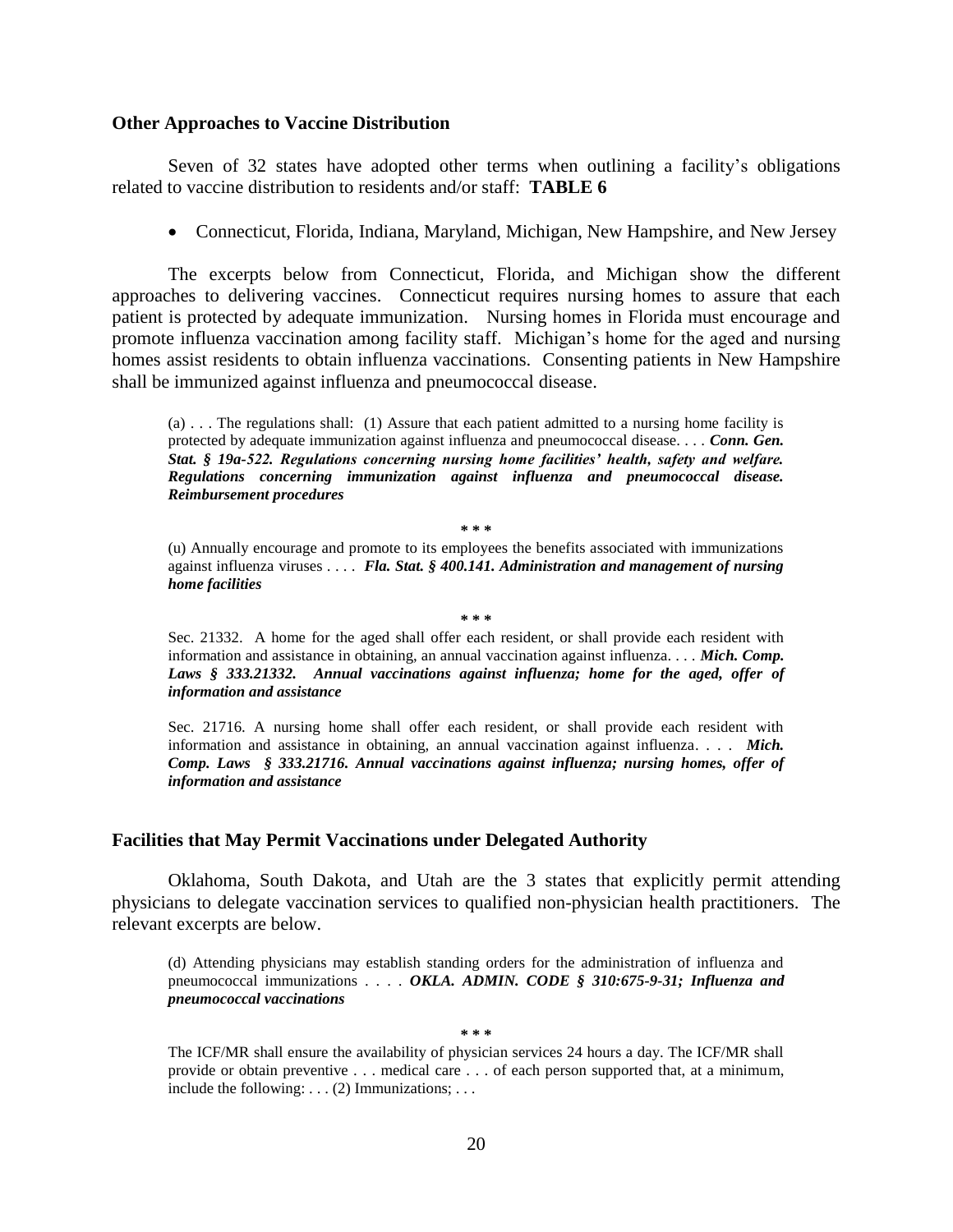The ICF/MR may utilize physician assistants and certified nurse practitioners to provide physician services. The physician, physician's assistant, or certified nurse practitioner must participate in the establishment of each newly-admitted person's ISP. A physician must participate as part of the interdisciplinary team process, either in person or through a written report to the interdisciplinary team. The physician, physician's assistant, or certified nurse practitioner must develop a medical care plan of treatment if the person requires 24-hour licensed nursing care. *S.D. Admin. R. 46:17:05:02. Physician services*

**\* \* \*** 

Each long-term health care facility shall implement written policies and procedures that include . . . . (3) standing orders from a qualified health care practitioner to ensure residents obtain influenza and pneumococcal immunizations; and (4) collection and recording of resident-specific immunization history information for each resident admitted to the facility; *R432-40-4. Policy and Procedures; Utah Admin. Code R432-40. Long-Term Care Facility Immunizations*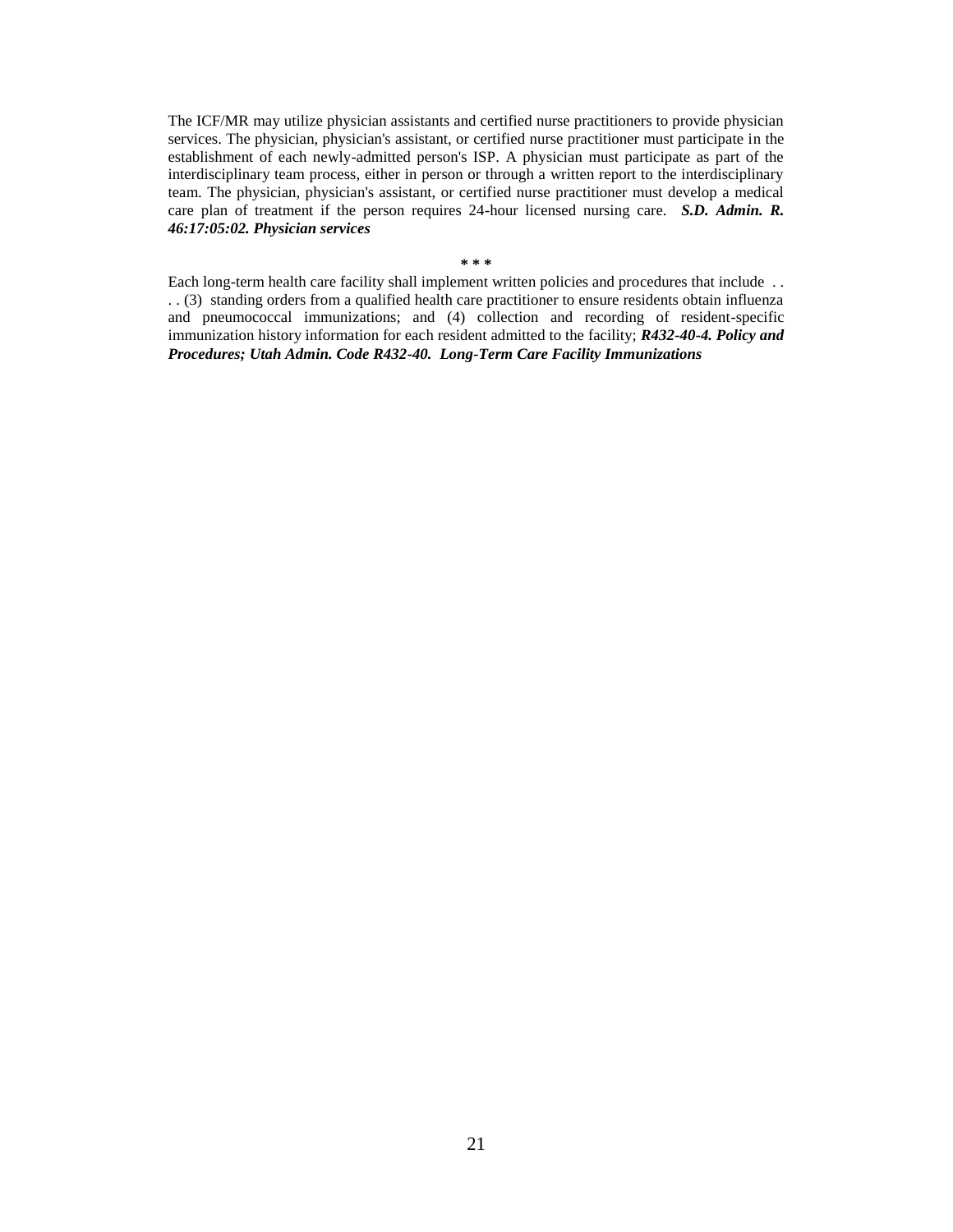| <b>TABLE 5-LTCF FACILITY VACCINATION OF STAFF/RESIDENTS</b>                                                                                                                         |                                                                                                                                                                                                |            |              |                     |              |                    |  |  |  |
|-------------------------------------------------------------------------------------------------------------------------------------------------------------------------------------|------------------------------------------------------------------------------------------------------------------------------------------------------------------------------------------------|------------|--------------|---------------------|--------------|--------------------|--|--|--|
|                                                                                                                                                                                     | <b>INFLUENZA</b>                                                                                                                                                                               |            |              | <b>PNEUMOCOCCAL</b> |              | <b>HEPATITIS B</b> |  |  |  |
| <b>STATE</b>                                                                                                                                                                        | <b>Staff</b>                                                                                                                                                                                   | Res.       | <b>Staff</b> | Res.                | <b>Staff</b> | Res.               |  |  |  |
| AL                                                                                                                                                                                  | $\bullet$                                                                                                                                                                                      | $\bullet$  |              | $\bullet$           |              |                    |  |  |  |
| $A\mathbf{Z}$                                                                                                                                                                       |                                                                                                                                                                                                |            |              |                     |              |                    |  |  |  |
| <b>AR</b>                                                                                                                                                                           | $\bullet$                                                                                                                                                                                      | $\bullet$  |              | $\bullet$           |              |                    |  |  |  |
| <b>CA</b>                                                                                                                                                                           |                                                                                                                                                                                                | $\bullet$  |              | $\bullet$           |              |                    |  |  |  |
| CO                                                                                                                                                                                  | $\bullet$                                                                                                                                                                                      |            |              |                     |              |                    |  |  |  |
| <b>CT</b>                                                                                                                                                                           |                                                                                                                                                                                                | $\bullet$  |              | $\bullet$           |              |                    |  |  |  |
| FL                                                                                                                                                                                  | $\bullet$                                                                                                                                                                                      | $\bullet$  |              | $\bullet$           |              |                    |  |  |  |
| GA                                                                                                                                                                                  |                                                                                                                                                                                                | $\bullet$  |              | $\bullet$           |              |                    |  |  |  |
| $\mathbf{L}$                                                                                                                                                                        |                                                                                                                                                                                                | $\bullet$  |              | $\bullet$           |              | $\bullet$          |  |  |  |
| IN                                                                                                                                                                                  |                                                                                                                                                                                                |            |              | $\bullet$           |              |                    |  |  |  |
| IA                                                                                                                                                                                  |                                                                                                                                                                                                | See note 4 |              | See note 4          |              | See note 4         |  |  |  |
| KY                                                                                                                                                                                  | $\bullet$                                                                                                                                                                                      | $\bullet$  | $\bullet$    | $\bullet$           |              |                    |  |  |  |
| $\overline{\text{ME}^1}$                                                                                                                                                            | ٠                                                                                                                                                                                              |            |              |                     | $\bullet$    |                    |  |  |  |
| <b>MD</b>                                                                                                                                                                           | $\bullet$                                                                                                                                                                                      | $\bullet$  |              | $\bullet$           |              |                    |  |  |  |
| MI                                                                                                                                                                                  |                                                                                                                                                                                                |            |              |                     |              |                    |  |  |  |
| <b>MT</b>                                                                                                                                                                           |                                                                                                                                                                                                | See note 4 |              | See note 4          |              | See note 4         |  |  |  |
| <b>NE</b>                                                                                                                                                                           |                                                                                                                                                                                                |            |              |                     |              |                    |  |  |  |
| <b>NH</b>                                                                                                                                                                           | $\bullet$                                                                                                                                                                                      |            |              | $\bullet$           |              |                    |  |  |  |
| <b>NJ</b>                                                                                                                                                                           |                                                                                                                                                                                                |            |              | $\bullet$           |              |                    |  |  |  |
| N <sub>Y</sub>                                                                                                                                                                      | $\bullet$                                                                                                                                                                                      | $\bullet$  | $\bullet$    | $\bullet$           |              |                    |  |  |  |
| <b>NC</b>                                                                                                                                                                           | $\bullet$                                                                                                                                                                                      | $\bullet$  |              | $\bullet$           |              |                    |  |  |  |
| OH                                                                                                                                                                                  |                                                                                                                                                                                                | $\bullet$  |              | $\bullet$           |              |                    |  |  |  |
| OK                                                                                                                                                                                  | $\bullet$                                                                                                                                                                                      | $\bullet$  |              | $\bullet$           |              |                    |  |  |  |
| <b>OR</b>                                                                                                                                                                           | See note 2                                                                                                                                                                                     |            | See note 2   |                     | See note 2   |                    |  |  |  |
| PA                                                                                                                                                                                  | $\bullet$                                                                                                                                                                                      | $\bullet$  | See note 5   | $\bullet$           |              |                    |  |  |  |
| RI                                                                                                                                                                                  | $\bullet$                                                                                                                                                                                      | $\bullet$  |              | $\bullet$           | See note 3   |                    |  |  |  |
| <b>SD</b>                                                                                                                                                                           |                                                                                                                                                                                                | See note 4 |              | See note 4          |              | See note 4         |  |  |  |
| <b>TN</b>                                                                                                                                                                           | ٠                                                                                                                                                                                              | $\bullet$  |              | $\bullet$           |              |                    |  |  |  |
| TX                                                                                                                                                                                  | ٠                                                                                                                                                                                              | $\bullet$  |              | $\bullet$           | $\bullet$    |                    |  |  |  |
| <b>UT</b>                                                                                                                                                                           | $\bullet$                                                                                                                                                                                      | $\bullet$  |              | $\bullet$           |              | See note 4         |  |  |  |
| VA                                                                                                                                                                                  |                                                                                                                                                                                                |            |              |                     |              |                    |  |  |  |
| <b>WA</b>                                                                                                                                                                           |                                                                                                                                                                                                |            |              |                     |              |                    |  |  |  |
| $Total = 32$                                                                                                                                                                        | 17/32                                                                                                                                                                                          | 29/32      | 4/32         | 27/32               | 3/32         | 5/32               |  |  |  |
|                                                                                                                                                                                     | 1. Maine employees must also demonstrate immunity against: "(1) Rubeola (measles); (2) Mumps; (3) Rubella (German measles);                                                                    |            |              |                     |              |                    |  |  |  |
| (4) Varicella (chicken pox)"                                                                                                                                                        |                                                                                                                                                                                                |            |              |                     |              |                    |  |  |  |
| and is medically appropriate."                                                                                                                                                      | 2. "[Facilities] shall provide the worker preventive immunization for infectious disease if such preventive immunization is available                                                          |            |              |                     |              |                    |  |  |  |
|                                                                                                                                                                                     |                                                                                                                                                                                                |            |              |                     |              |                    |  |  |  |
|                                                                                                                                                                                     | 3. In addition to vaccines outline above, "evidence of immunity is required for all health care workers against: Measles, mumps<br>and rubella, varicella, Tetanus, Diphtheria and Pertussis." |            |              |                     |              |                    |  |  |  |
|                                                                                                                                                                                     | 4. The facility shall provide or obtain preventive care for each resident that includes all recommended immunizations.                                                                         |            |              |                     |              |                    |  |  |  |
|                                                                                                                                                                                     |                                                                                                                                                                                                |            |              |                     |              |                    |  |  |  |
| 5. "Nothing is this section shall prohibit the immunization against pneumococcal disease to employees."<br>SOURCE: GWU/SPHHS State Law and LTCF Vaccination of Residents/Staff 2013 |                                                                                                                                                                                                |            |              |                     |              |                    |  |  |  |

Table 5 shows the vaccines LTCFs are required to distribute to staff and/or residents.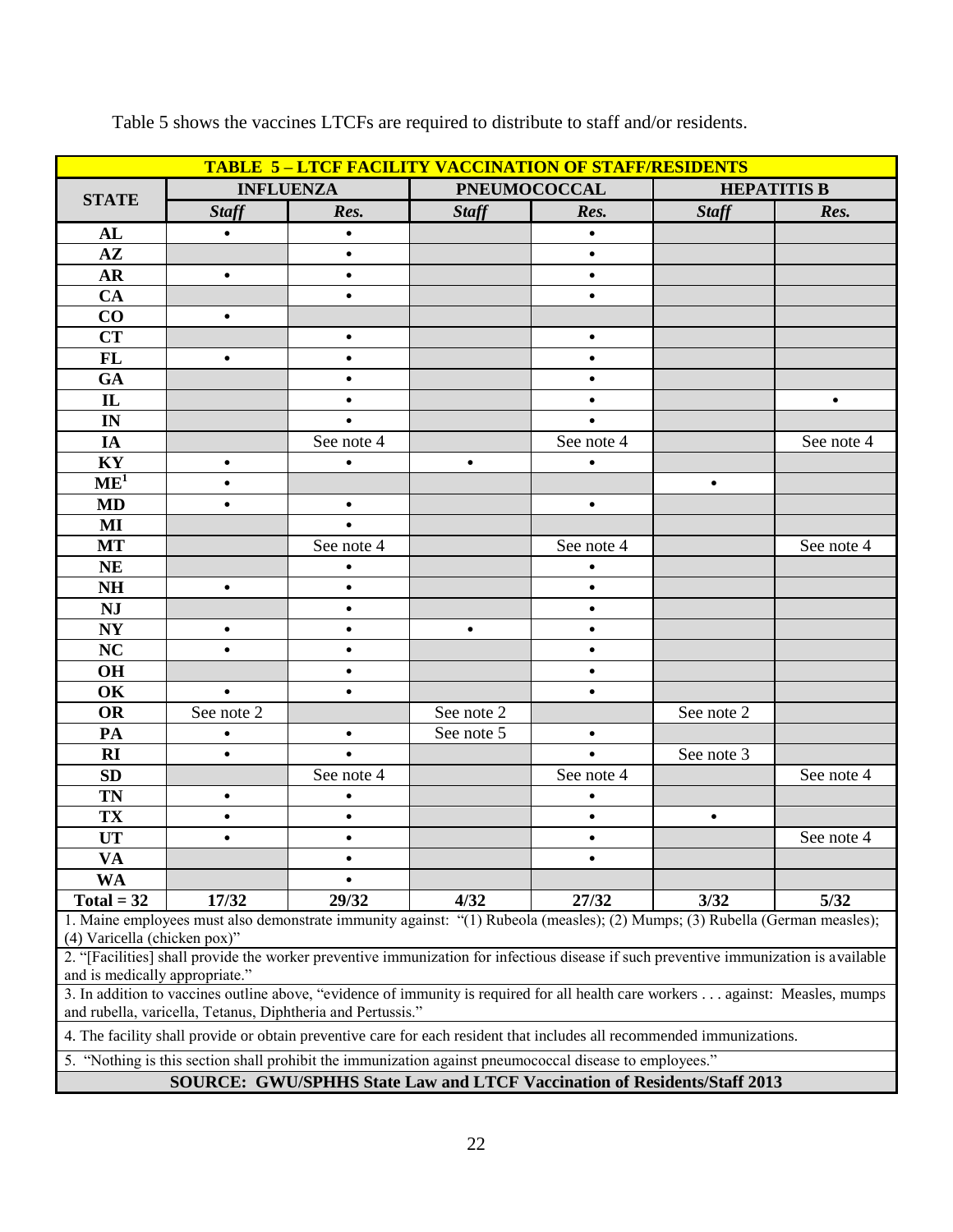| TABLE 6 - VACCINE DISTRIBUTION                                                                                                          |                                                                          |                                           |                |             |                |           |              |           |                   |           |              |                |
|-----------------------------------------------------------------------------------------------------------------------------------------|--------------------------------------------------------------------------|-------------------------------------------|----------------|-------------|----------------|-----------|--------------|-----------|-------------------|-----------|--------------|----------------|
| <b>STATE</b>                                                                                                                            | <b>MAKE</b><br><b>AVAILABLE</b>                                          |                                           | <b>PROVIDE</b> |             | <b>ARRANGE</b> |           | <b>OFFER</b> |           | <b>ADMINISTER</b> |           | <b>OTHER</b> |                |
|                                                                                                                                         | <b>Staff</b>                                                             | Res.                                      | <b>Staff</b>   | Res.        | <b>Staff</b>   | Res.      | <b>Staff</b> | Res.      | <b>Staff</b>      | Res.      | <b>Staff</b> | Res.           |
| AL                                                                                                                                      |                                                                          |                                           | $\bullet$      | $\bullet$   | $\bullet$      | $\bullet$ |              |           |                   |           |              |                |
| $\mathbf{A}\mathbf{Z}$                                                                                                                  |                                                                          | $\bullet$                                 |                |             |                |           |              |           |                   |           |              |                |
| <b>AR</b>                                                                                                                               |                                                                          |                                           | $\bullet$      | $\bullet$   |                |           |              |           |                   |           |              |                |
| CA                                                                                                                                      |                                                                          | $\bullet$                                 |                |             |                |           |              | $\bullet$ |                   |           |              |                |
| CO                                                                                                                                      | $\bullet$                                                                |                                           | $\bullet$      |             |                |           |              |           |                   |           |              |                |
| <b>CT</b>                                                                                                                               |                                                                          |                                           |                |             |                |           |              |           |                   |           |              | $\bullet$ 1    |
| <b>FL</b>                                                                                                                               |                                                                          |                                           |                | $\bullet$   |                |           |              |           |                   |           | $\bullet 5$  |                |
| GA                                                                                                                                      |                                                                          |                                           |                |             |                |           |              | ٠         |                   |           |              |                |
| $\mathbf{L}$                                                                                                                            |                                                                          |                                           |                |             |                | $\bullet$ |              | $\bullet$ |                   | $\bullet$ |              |                |
| IN                                                                                                                                      |                                                                          |                                           |                |             |                |           |              |           |                   | $\bullet$ |              | $\bullet 2$    |
| IA                                                                                                                                      |                                                                          |                                           |                | $\bullet 3$ |                |           |              |           |                   |           |              |                |
| KY                                                                                                                                      |                                                                          |                                           | $\bullet$      | $\bullet$   | $\bullet$      | $\bullet$ |              |           |                   |           |              |                |
| <b>ME</b>                                                                                                                               | $\bullet$                                                                |                                           |                |             |                |           | $\bullet$    |           |                   |           |              |                |
| <b>MD</b>                                                                                                                               |                                                                          |                                           | $\bullet$      | $\bullet$   | $\bullet$      | $\bullet$ |              |           |                   |           | $\bullet 2$  | $\bullet 2$    |
| MI                                                                                                                                      |                                                                          |                                           |                |             |                |           |              |           |                   |           |              | $\bullet$ 4    |
| <b>MT</b>                                                                                                                               |                                                                          |                                           |                | $\bullet 3$ |                |           |              |           |                   |           |              |                |
| <b>NE</b>                                                                                                                               |                                                                          |                                           |                |             |                |           |              | $\bullet$ |                   |           |              |                |
| <b>NH</b>                                                                                                                               |                                                                          |                                           | $\bullet$      |             |                |           |              |           |                   |           |              | $\bullet 2$    |
| <b>NJ</b>                                                                                                                               |                                                                          |                                           |                | •6          |                |           |              |           |                   |           |              | • <sub>6</sub> |
| <b>NY</b>                                                                                                                               |                                                                          |                                           | $\bullet$      | $\bullet$   | $\bullet$      | $\bullet$ |              |           |                   |           |              |                |
| $\overline{\text{NC}}$                                                                                                                  |                                                                          |                                           | $\bullet$      | $\bullet$   | $\bullet$      | $\bullet$ |              |           |                   |           |              |                |
| <b>OH</b>                                                                                                                               |                                                                          |                                           |                |             |                |           |              | $\bullet$ |                   |           |              |                |
| OK                                                                                                                                      |                                                                          |                                           |                |             |                |           | $\bullet$    | $\bullet$ |                   |           |              |                |
| OR                                                                                                                                      |                                                                          |                                           | $\bullet$      |             |                |           |              |           |                   |           |              |                |
| PA                                                                                                                                      | $\bullet$                                                                | $\bullet$                                 |                |             |                |           |              |           |                   |           |              |                |
| RI                                                                                                                                      | $\bullet$                                                                | $\bullet$                                 |                |             |                |           |              |           |                   |           |              |                |
| <b>SD</b>                                                                                                                               |                                                                          |                                           |                | $\bullet 3$ |                |           |              |           |                   |           |              |                |
| <b>TN</b>                                                                                                                               |                                                                          |                                           |                | $\bullet$   |                | $\bullet$ | $\bullet$    |           |                   |           |              |                |
| <b>TX</b>                                                                                                                               |                                                                          |                                           |                |             |                |           |              | $\bullet$ |                   |           |              |                |
| <b>UT</b>                                                                                                                               | $\bullet$                                                                |                                           |                | $\bullet$ 3 |                |           |              |           |                   |           |              |                |
| <b>VA</b>                                                                                                                               |                                                                          |                                           |                | $\bullet$   |                | $\bullet$ |              |           |                   |           |              |                |
| <b>WA</b>                                                                                                                               |                                                                          | $\bullet$                                 |                | $\bullet$   |                |           |              |           |                   |           |              |                |
| $Total =$<br>32                                                                                                                         | 5/32                                                                     | 5/32                                      | 9/32           | 15/32       | 5/32           | 8/32      | 4/32         | 7/32      | 0/32              | 2/32      | 2/32         | 7/32           |
|                                                                                                                                         | 1. "Assure each patient is protected"                                    |                                           |                |             |                |           |              |           |                   |           |              |                |
| 2. "Shall be immunized" or "shall immunize"                                                                                             |                                                                          |                                           |                |             |                |           |              |           |                   |           |              |                |
| 3. "Provide or obtain"                                                                                                                  |                                                                          |                                           |                |             |                |           |              |           |                   |           |              |                |
| 4. "[Facility] shall offer each resident, or shall provide each resident with assistance in obtaining an annual influenza vaccination." |                                                                          |                                           |                |             |                |           |              |           |                   |           |              |                |
| 5. "Annually encourage and promote to employees the benefits associated with influenza immunizations"                                   |                                                                          |                                           |                |             |                |           |              |           |                   |           |              |                |
| 6. . N. Jersey: INFLUENZA: Facilities "shall document evidence of annual vaccination".                                                  |                                                                          |                                           |                |             |                |           |              |           |                   |           |              |                |
|                                                                                                                                         |                                                                          | PNEUMOCOCCAL: Facilities "shall provide". |                |             |                |           |              |           |                   |           |              |                |
|                                                                                                                                         | SOURCE: GWU/SPHHS State Law and LTCF Vaccination of Residents/Staff 2013 |                                           |                |             |                |           |              |           |                   |           |              |                |

Table 6 summarizes the methods LTCFs employ to manage vaccination for residents and staff.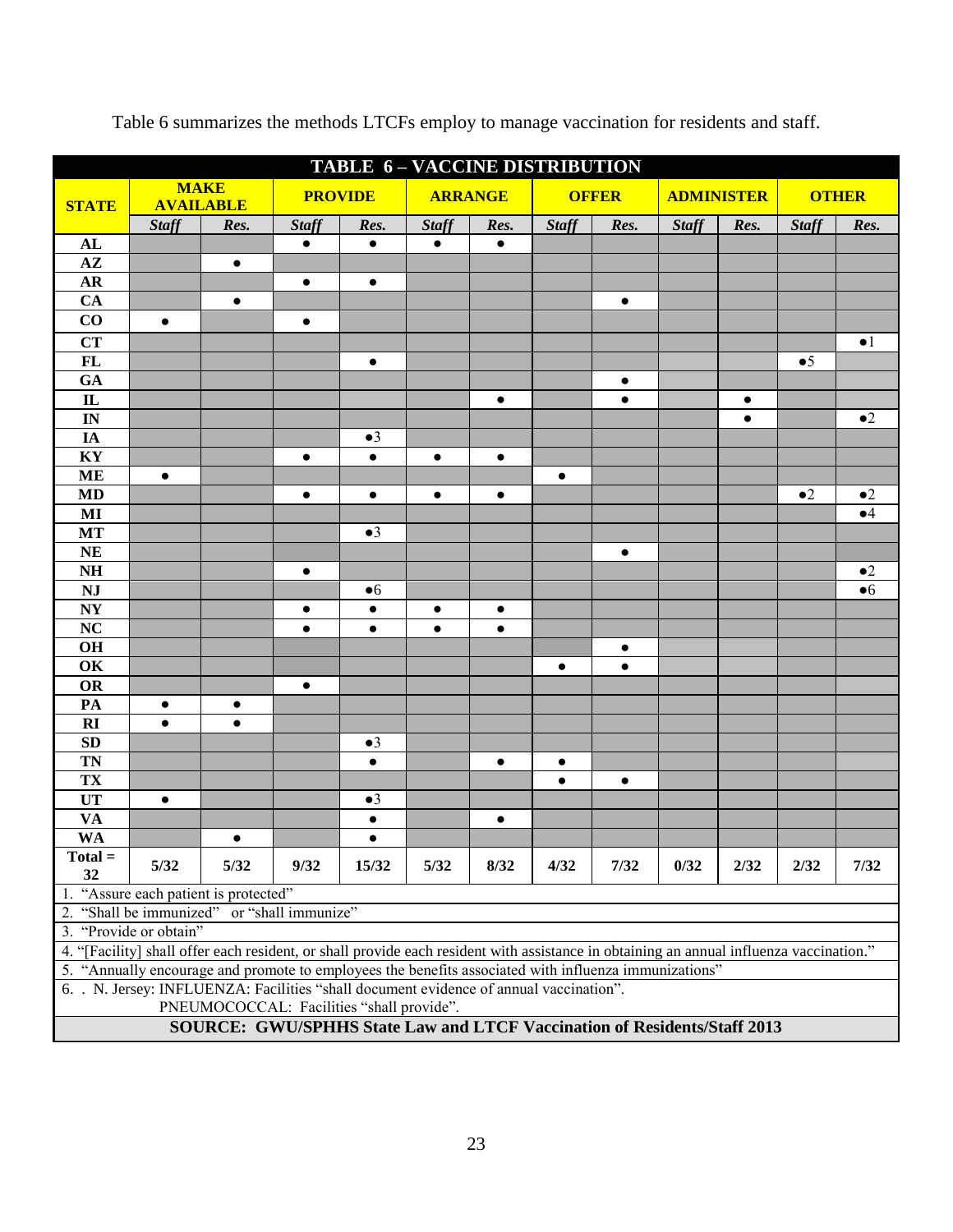#### **STANDARD OF CARE**

Section  $483.460(a)(3)(ii)$  of the Conditions of Participation require facilities to "provide" or obtain . . . Immunizations, using as a guideline the recommendations of the Public Health Service Advisory Committee on Immunization Practices or of the Committee on Control of Infectious Diseases of the American Academy of Pediatrics".

Twenty-four of 32 states have incorporated the standard for LTCF residents and/or staff:

 Arkansas, California, Colorado, Connecticut, Florida, Illinois, Indiana, Iowa, Kentucky, Maryland, Michigan, Montana, Nebraska, New Hampshire, New Jersey, New York, Ohio, Oklahoma, Pennsylvania, Rhode Island, Tennessee, Texas, Utah, and Virginia

All these 24 states, with the exception of Colorado, address residents. Twelve states (12/24) include staff:

 Colorado, Florida, Kentucky, Maryland, New Hampshire, New York, Oklahoma, Pennsylvania, Rhode Island, Tennessee, Texas, and Utah **TABLE 3**

Provisions from California, Connecticut, Indiana, and Oklahoma are provided below:

(a) Each year, commencing October 1 to the following April 1, inclusive, every health care facility . . . shall offer . . . immunizations for influenza and pneumococcal disease to residents, aged 65 years or older, receiving services at the facility, based upon the latest recommendations of the Advisory Committee on Immunization Practices (ACIP) of the Centers for Disease Control and Prevention, and the latest recommendations of appropriate entities for the prevention, detection, and control of influenza outbreaks in California long-term care facilities.

(b) Each health care facility, as defined in subdivision (a) of Section 120392, shall offer, pursuant to Section 120392.4, pneumococcal vaccine to all new admittees to the health care facility, based on the latest recommendations of the ACIP. *Cal. Health & Safety Code § 120392.2. Health care facilities; immunization for influenza and pneumococcal disease; reimbursement*

**\* \* \*** 

(a) . . . The regulations shall: (1) Assure that each patient admitted to a nursing home facility is protected by adequate immunization against influenza and pneumococcal disease in accordance with the recommendations of the National Advisory Committee on Immunization Practices, established by the Secretary of Health and Human Services; *Conn. Gen. Stat. § 19a-522. Regulations concerning nursing home facilities' health, safety and welfare. Regulations concerning immunization against influenza and pneumococcal disease. Reimbursement procedures*

**\* \* \***

(b) A health facility shall conduct the immunizations required under subsection (a) in accordance with the recommendations established by the Advisory Committee on Immunization Practice of the United States Centers for Disease Control and Prevention that are in effect at the time the health facility conducts the immunizations. *Ind. Code § 16-28-14-3. Required immunizations; methods*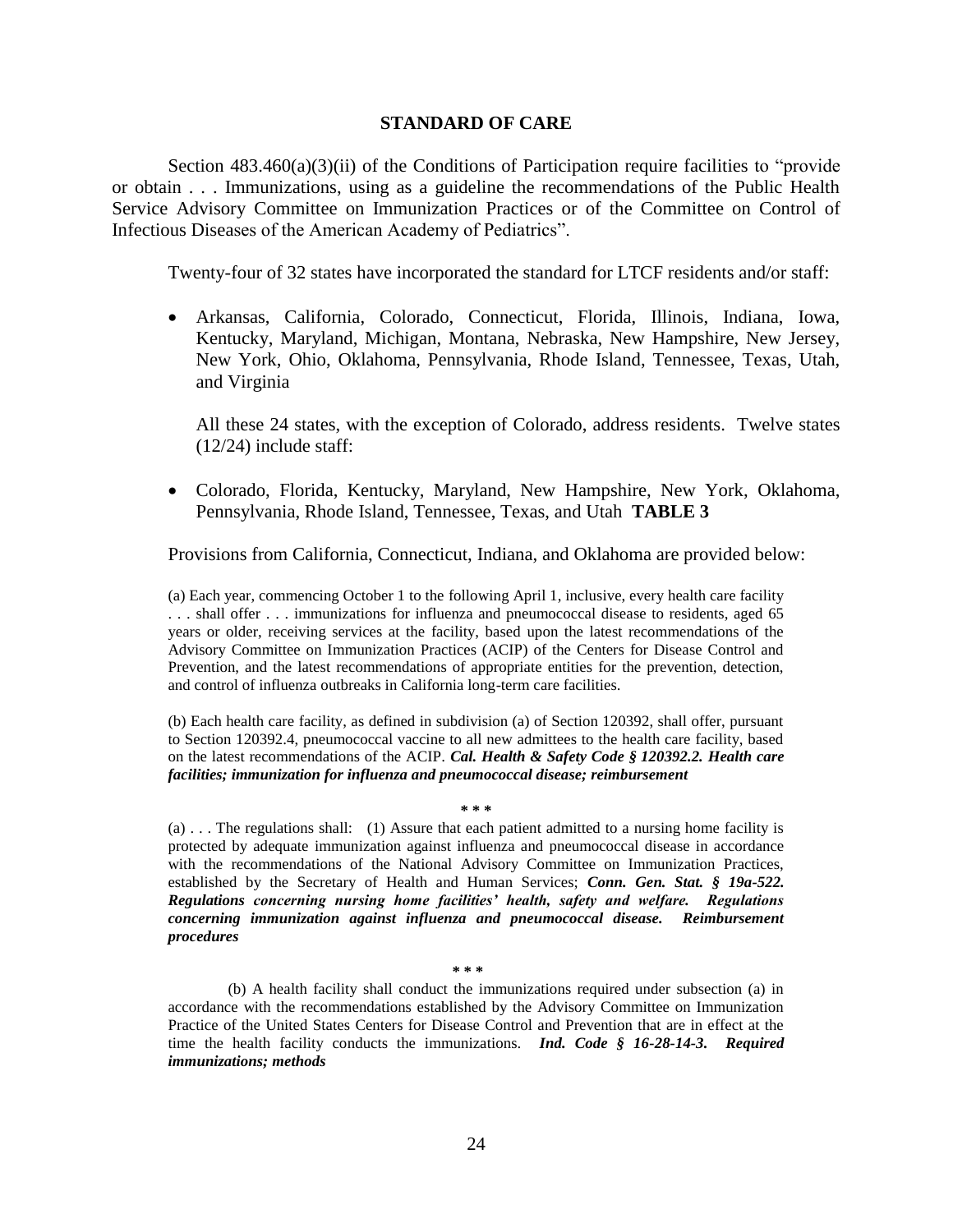(d) Attending physicians may establish standing orders for the administration of influenza and pneumococcal immunizations in accordance with the Recommendations of the Advisory Committee on Immunization Practices for the Centers for Disease Control and Prevention most recent to the time of vaccination. *OKLA. ADMIN. CODE § 310:675-9-31; Influenza and pneumococcal vaccinations*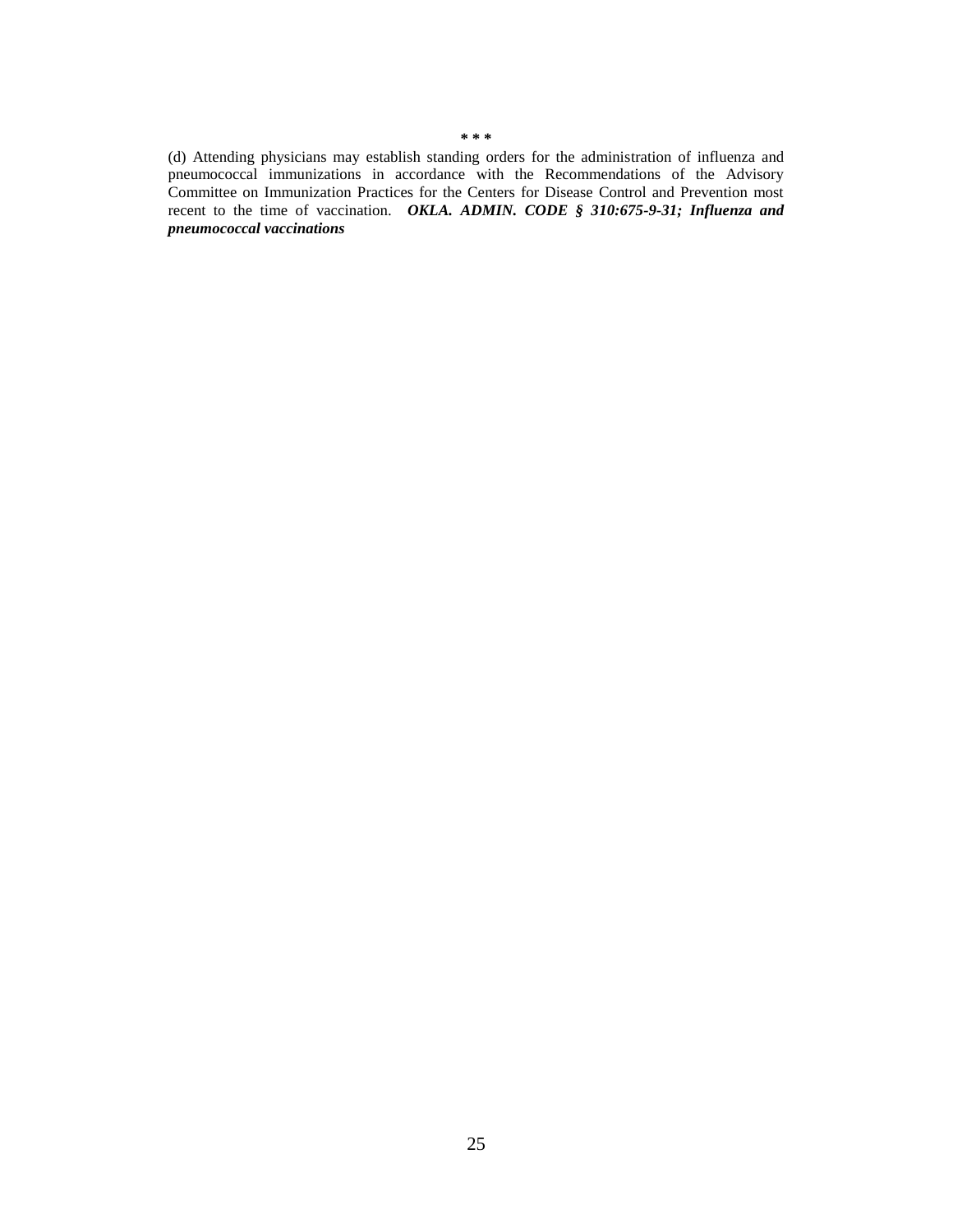#### **DOCUMENTATION AND RECORDKEEPING REQUIREMENTS**

Section 483.40 of the Conditions of Participation require physicians who manage residents' medical care to "(3) sign and date all orders with the exception of influenza and pneumococcal polysaccharide vaccines, which may be administered per physician approved facility policy after an assessment for contraindications."

Twenty-two of 32 states address how facility management must document or report information related to vaccinations for residents and/or staff: **TABLE 3**

 Alabama, Arizona, Arkansas, California, Colorado, Connecticut, Florida, Illinois, Iowa, Kentucky, Maine, Maryland, New Hampshire, New Jersey, New York, North Carolina, Oklahoma, Pennsylvania, Rhode Island, Tennessee, Texas, and Utah

Twenty of the 22 states address documentation of resident vaccinations (all except Colorado and Maine, which reference staff only). Sixteen states (16/22) include requirements for documentation of staff immunizations:

 Alabama, Arkansas, California, Colorado, Illinois, Kentucky, Maine, Maryland, New York, North Carolina, Oklahoma, Pennsylvania, Rhode Island, Tennessee, Texas, and Utah

Examples from Connecticut, Iowa, Kentucky, Maine, Maryland, New Hampshire, and Oklahoma are below. Maine requires facility management to maintain a list of all employees who remain unvaccinated or cannot prove immunity to identified vaccine-preventable diseases. The list must incorporate the employee's name, exemption, and the reasons why the individual is not immune.

In New Hampshire, facilities must collect aggregated data showing resident influenza and pneumococcal vaccination and report annually to the Department of Health and Human Services. Maryland requires facilities to document staff refusal or medical contraindication in the employee's personnel record, while Oklahoma requires documentation of a resident's refusal or medical contraindication.

Individuals' records shall be started at the time of admission and remain current and shall include as appropriate: (a) reports of . . . immunizations . . . *Regs., Conn. State Agencies § 17a-227-16. Individual records*

**\* \* \*** 

In order to participate in the program, a facility shall be licensed as a hospital, nursing facility, or an intermediate care facility for the mentally retarded . . . . shall meet the following conditions of participation.

82.2(1) *Governing body and management.* . . . *c. Client records.* (1) The facility shall develop and maintain a record-keeping system that includes a separate record for each client and that documents the clients' health care, active treatment, social information, and protection of the client's rights . . . (4) Any individual who makes an entry in a client's record shall make it legibly, date it, and sign it. (5) The facility shall provide a legend to explain any symbol or abbreviation used in a client's record . . . *Iowa Admin. Code 441-82.2(249A). Licensing and certification*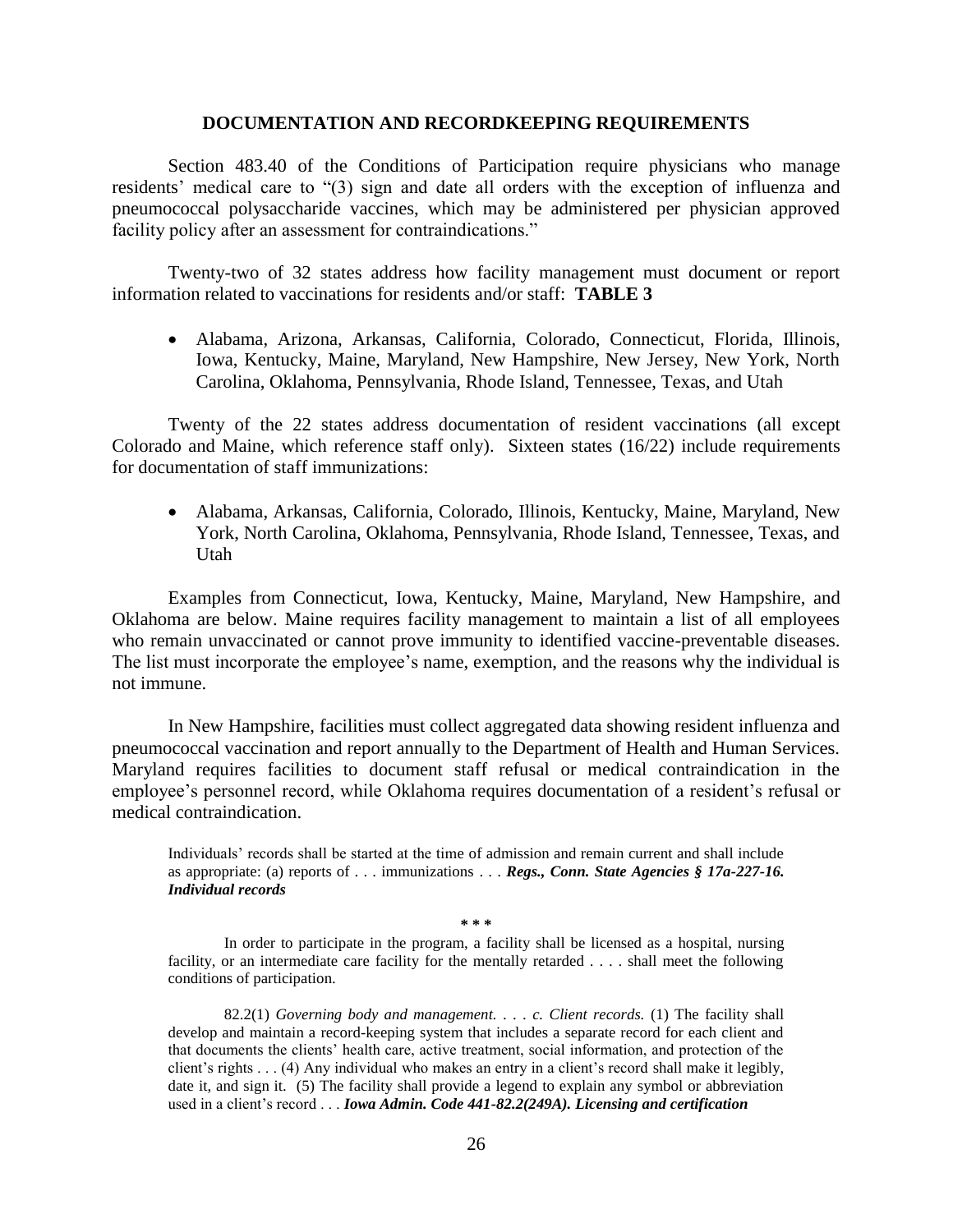**\* \* \*** 

. . . . (2) Every long-term care facility shall document the annual immunization against influenza virus and pneumococcal immunization for each resident. . . . (4) Every long-term care facility shall document the annual immunization against influenza virus and pneumococcal immunization for each employee. *Ky. Rev. Stat. § 209.552. Immunization against pneumococcal disease and influenza; documentation; immunization of employees*

**\* \* \*** 

C. List of Non-Immunized Employees. The chief administrative officer or his/her designee in each designated healthcare facility shall keep a listing of the names of all employees within the facility who are not currently immunized or do not have documented serological immunity against each disease. The list shall include the names of all employees with authorized exemptions from immunization as well as any who are otherwise not known to be immune and shall state the reason that the employee is not immune. The purpose of the list is to provide an efficient means to rapidly contact non-immunized employees in the event of disease outbreaks and exclude them from the workplace as necessary . . . *Code Me. R. 10-144 Ch. 264, § 7. Records and Record Keeping*

**\* \* \*** 

Documentation in medical records  $(f)(1)$  (i) Each related institution shall document the annual immunization against influenza virus and immunization against pneumococcal disease received by each resident in the resident's medical record.(ii) Each related institution shall document the annual immunization against influenza virus received by each employee in the employee's personnel file. (2) If a resident or employee refused to be immunized as required under subsection (b) of this section, the related institution shall document the refusal and the reason for the refusal. *Md. Code, Health-General § 18-404. Immunization against influenza virus and pneumococcal disease*

**\* \* \*** 

III. Each hospital, residential care facility, adult day care facility, and assisted living facility licensed under this chapter shall collect aggregate data regarding patient influenza and pneumococcal immunization and shall report that data to the department of health and human services on an annual basis, beginning July 1, 2005, for calendar year 2004 data. The data shall be limited to the number of patients within the age guidelines in the current recommendations of the Advisory Committee on Immunization Practices of the Centers for Disease Control and Prevention receiving either or both the influenza vaccine and the pneumococcal vaccine. *N.H. Rev. Stat. § 151:9-b Immunizations by Hospitals, Residential Care Facilities, Adult Day Care Facilities, and Assisted Living Facilities*

(a) Each facility shall document evidence of the offering of annual vaccination against influenza for each resident and for each employee, in accordance with the Recommendations of the Advisory Committee on Immunization Practices for the Centers for Disease Control and Prevention most recent to the time of vaccination.

**\* \* \*** 

(b) Each facility shall document evidence of the offering of vaccination against pneumococcal disease for each resident, in accordance with the Recommendations of the Advisory Committee on Immunization Practices for the Centers for Disease Control and Prevention most recent to the time of vaccination.

(c) . . . Documentation of the vaccination, medical contraindication or refusal shall be recorded in the resident's medical or care record. If the resident is not vaccinated, the documentation in the resident record shall include a statement signed by the resident, the resident's representative, or the resident's physician as appropriate. *OKLA. ADMIN. CODE § 310:675-9-31; Influenza and pneumococcal vaccinations*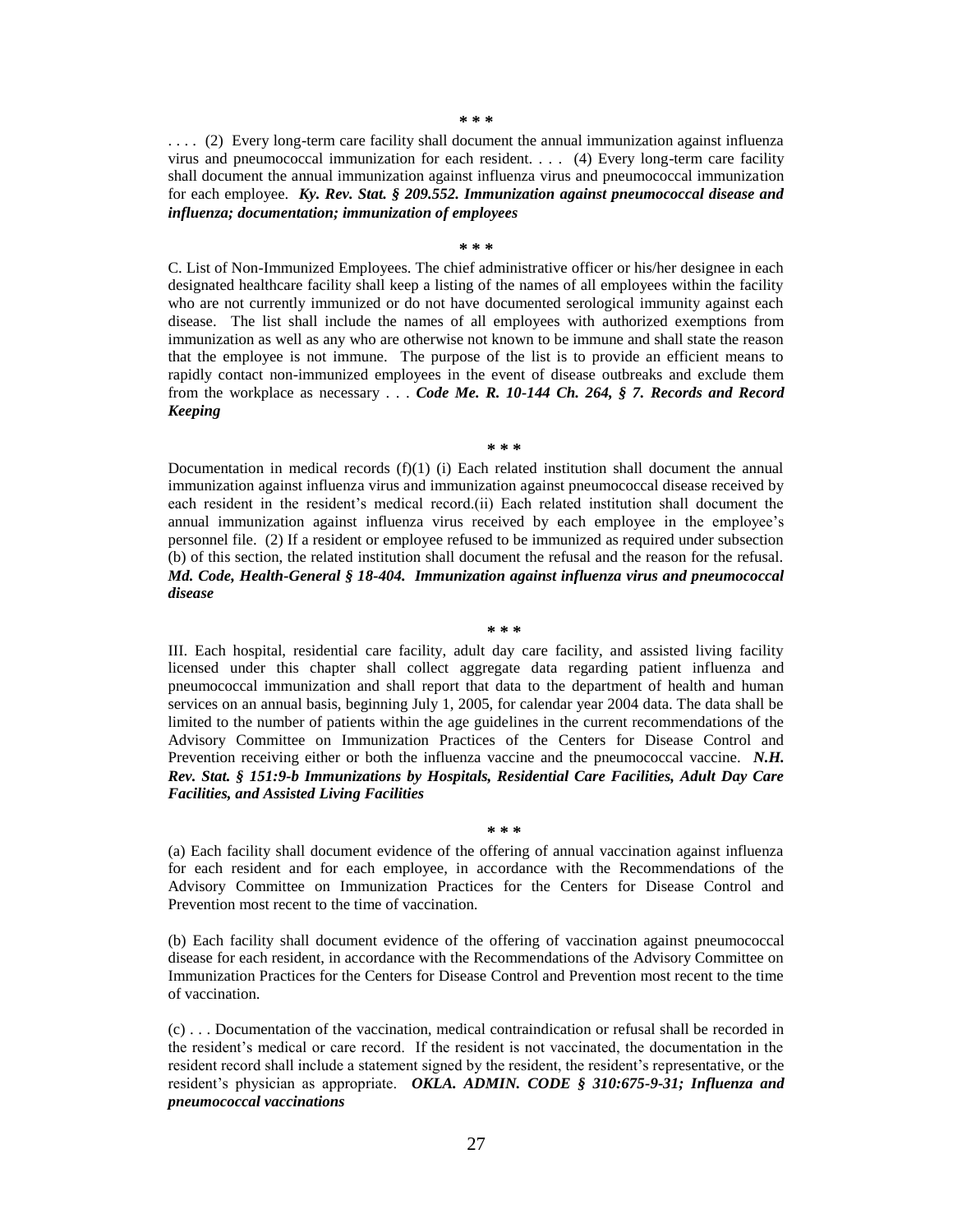#### **CONCLUSION**

Our findings show that more than half of the states (32/51) have adopted legal or regulatory policy to control vaccine preventable disease in LTCFs. Kentucky, Michigan, New York, and Rhode Island are the states (4/32) that address all 6 COP for both staff and residents. The remaining states (28/32) do not address all 6 COP for both staff and residents.

Vaccine distribution is most commonly addressed, followed by exemption policy, the standard of care, and documentation of vaccination status. Less than half of the 32 states address assessments and education.

## **NEXT STEPS**

The results of our research provide information to support state policymakers as they review existing laws and update or enact new laws that fully comply with the COP. Policy changes could facilitate increased uptake of recommended vaccines for both residents and staff of LTCFs.

Emphasis could be placed on: 1) updating laws to include additional provisions for staff, 2) clarification of provisions related to assessments for residents and staff, and 3) ensuring that newly recommended vaccines are automatically included in all requirements. The findings also illustrate a need to clarify the language related to the obligations of facilities to distribute vaccines.